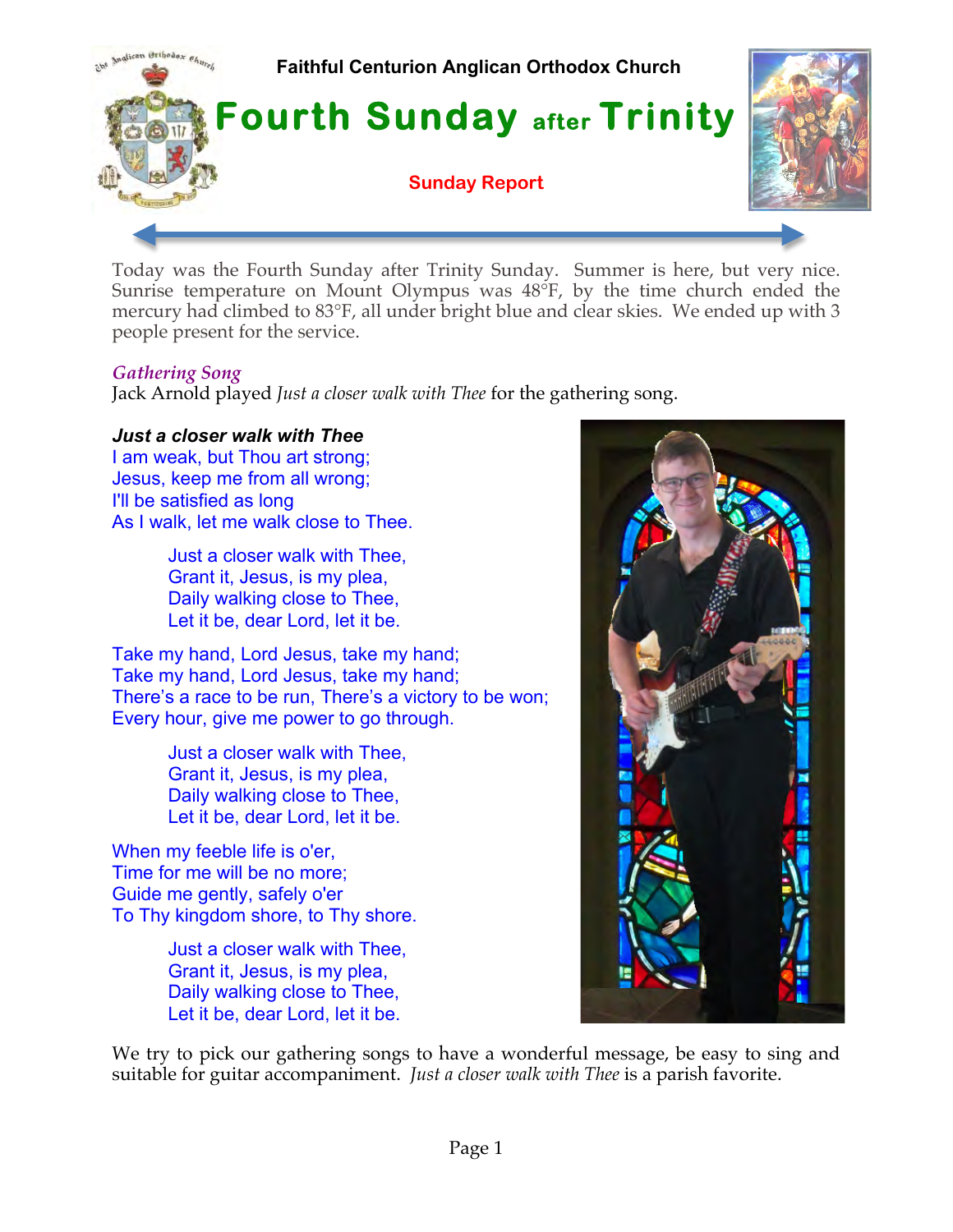#### *On Point*

Someone asked, where do the quotes come from? The answer is from the people who uttered them. But, how did you find them? Oh, that. Most are from Rev Bryan Dabney, a few from other places, but overall mostly from Bryan. He always has a few great ones to share. So, on to the On Point quotes –

On tattooes - Ye shall not make any cuttings in your flesh for the dead, nor print any marks upon you: I am the LORD.

*Leviticus 19:28*

Then said Jesus unto them again, Verily, verily, I say unto you, I am the door of the sheep. All that ever came before me are thieves and robbers: but the sheep did not hear them.

*St. John 10:7-8* 

I suppose that the most popular of all the proposals at the present moment is to have a new translation of the Bible.... The argument is that people are not reading the Bible any longer because they do not understand its language - particularly the archaic terms... And so we are told the one thing that is necessary is to have a translation that Tom, Dick, and Harry will understand... It is a basic proposition laid down by the Protestant Reformers, that we must have a Bible 'understanded of the people.' That is common sense...we must never be obscurantists. We must never approach the Bible in a mere antiquarian spirit... What we must do is to educate the masses of the people up to the Bible, not bring the Bible down to their level...we need... not... replace the Authorized Version... we need rather to reach and train people up to the standard... the language... and the glory of the old Authorized Version.

> *The Rev. Martin Lloyd-Jones* 20<sup>th</sup> century Welsh theologian and author from his message given at a rally in the Royal Albert Hall in 1961

As Western Civilization is swept into the dust-bin of history, it is crucial for us to ask: what will replace it? What values, moral principles, economic understanding, and social practices will prevail in the future? You will not hear these questions asked by any of the establishment hacks... [as they] are as bankrupt as the dying culture to whose withering tentacles of power they so desperately cling... They will not engage in such depths of inquiry for one reason: their minds do not work in any transcendent, principled manner. It is power, and power alone, that both impresses and motivates them.

*Butler Shaffer*  $20<sup>th</sup>$  and  $21<sup>st</sup>$  century American Libertarian professor and author `Just Shut Up or Die', 6-12-13

If we ever forget that we're one nation under God, then we will be a nation gone under.Ronald Wilson Reagan– 20th century American president.

## *Propers*

Each Sunday there are Propers: special prayers and readings from the Bible. There is a Collect for the Day; that is a single thought prayer, most written either before the refounding of the Church of England in the 1540s or written by Bishop Thomas Cranmer, the first Archbishop of Canterbury after the re-founding.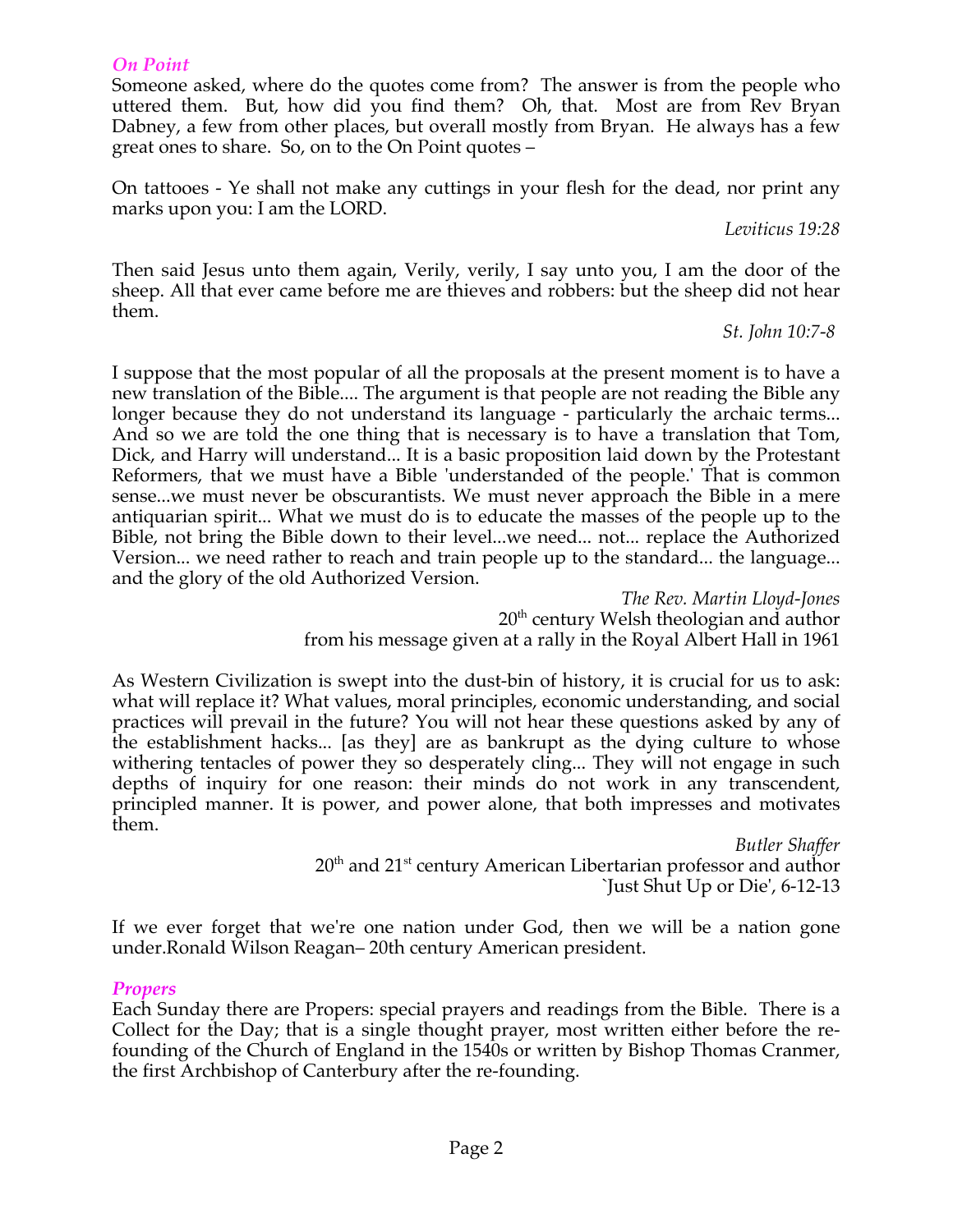The Collect for the Day is to be read on Sunday and during Morning and Evening Prayer until the next Sunday. The Epistle is normally a reading from one of the various Epistles, or letters, in the New Testament. The Gospel is a reading from one of the Holy Gospels, Matthew, Mark, Luke and John. The Collect is said by the minister as a prayer, the Epistle can be read by either a designated reader (as we do in our church) or by one of the ministers and the Holy Gospel, which during the church service is read by an ordained minister.

The propers are the same each year, except if a Red Letter Feast, that is one with propers in the prayerbook, falls on a Sunday, then those propers are to be read instead, except in a White Season, where it is put off. Red Letter Feasts, so called because in the Altar Prayerbooks the titles are in red, are special days. Most of the Red Letter Feasts are dedicated to early saints instrumental in the development of the church, others to special events. Some days are particularly special and the Collect for that day is to be used for an octave (eight days) or an entire season, like Advent or Lent.

The Propers for today are found on Page 194-194, with the Collect first:

# Fourth Sunday after Trinity. *The Collect.*

 **GOD**, the protector of all that trust in thee, without whom nothing is strong, nothing is holy; Increase and multiply upon us thy mercy; that, thou being our ruler and guide, we may so pass through things temporal, that we finally lose not the things eternal. Grant this, O heavenly Father, for the sake of Jesus Christ our Lord. *Amen.* **O**

Dru Arnold read the Epistle, which came from the Eight Chapter of St. Paul's Letter to

the Romans, beginning at the Eighteenth Verse. Paul tells us that walking God's path, though it may seem hard at the time, is nothing compared to the reward we receive in heaven for following God's will. God gave us free will, which if we exercise it properly, that is the will to overcome temptation. What at first seems like a constrained way of living, once actually lived is really perfect freedom. If we overcome temptation to do what we want and do what God wants, we will receive the gift of eternal salvation through our Lord Jesus Christ. For until Christ, there was no delivery from the pain of worldly existence; through Christ there is redemption of our souls and our resulting bodily resurrection.

**RECKON** that the sufferings of this present time are not worthy to be compared with the glory which shall be revealed in us. For the earnest expectation of the creature waiteth for the manifestation of  $\prod_{rev}$ 



the sons of God. For the creature was made subject to vanity, not willingly, but by reason of him who hath subjected the same in hope, because the creature itself also shall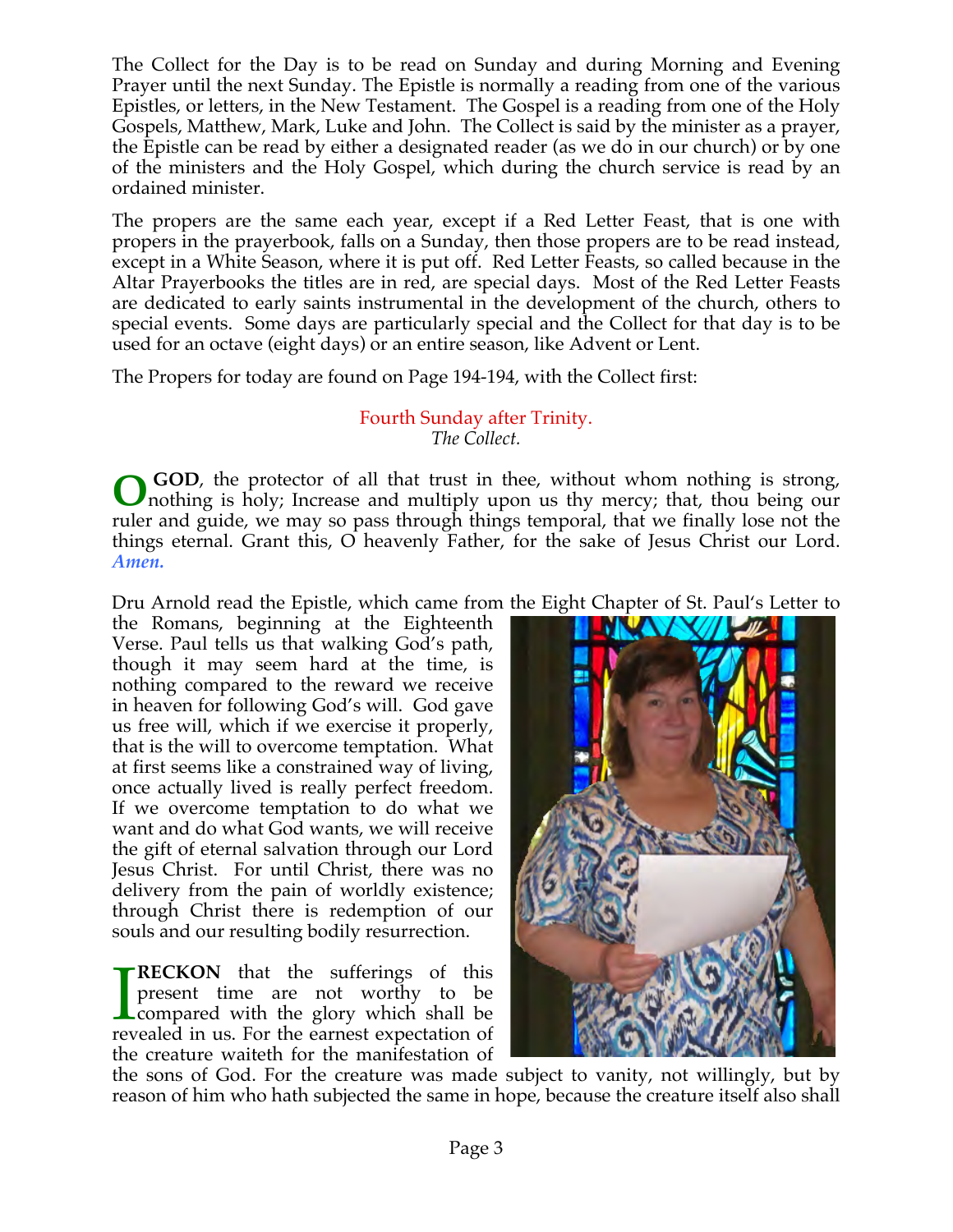be delivered from the bondage of corruption into the glorious liberty of the children of God. For we know that the whole creation groaneth and travaileth in pain together until now. And not only they, but ourselves also, which have the firstfruits of the Spirit, even we ourselves groan within ourselves, waiting for the adoption, to wit, the redemption of our body.

The Holy Gospel came from the Sixth Chapter of the Gospel according to St. Luke,



beginning at the Thirty-Sixth Verse. This is a simple message, yet often misunderstood, with majestic language that brings the message to a point of incredible sharpness. "Judge not, and ye shall not be judged; condemn not, and ye shall not be condemned; forgive, and ye shall be forgiven; give and it shall be given unto you… …Can the blind lead the blind? Shall they not both fall into the ditch?" "… why beholdest thou the mote that is in the brother's eye, but perceivest not the beam that is in thine own eye? …How canst thou say to thy brother, Brother let me pull out the mote that is in thine eye, when thou thyself beholdest no the beam that is in thine own eye?" This is often quoted, but the following sentence is left out, "Cast out first the beam out of thine own eye, then shalt thou see clearly to pull out the more that is in thy brother's eye."

Only when we first take care of our own spiritual health, look to our own relationship to God and evaluate and improve how we follow His Word, we will be able to effectively spread the Word of His love for us.

**E** ye therefore merciful, as your Father also is merciful. Judge not, and ye shall not be judged: condemn not, and ye shall not be condemned: forgive, and ye shall be forgiven: give, and it shall be given unto you; good measure, pressed down, and E ye therefore merciful, as your Father also is merciful. Judge not, and ye shall not be judged: condemn not, and ye shall not be condemned: forgive, and ye shall be forgiven: give, and it shall be given unto you; good mea measure that ye mete withal it shall be measured to you again. And he spake a parable unto them, Can the blind lead the blind? shall they not both fall into the ditch? The disciple is not above his master: but every one that is perfect shall be as his master. And why beholdest thou the mote that is in thy brother's eye, but perceivest not the beam that is in thine own eye? Either how canst thou say to thy brother, Brother, let me pull out the mote that is in thine eye, when thou thyself beholdest not the beam that is in thine own eye? Thou hypocrite, cast out first the beam out of thine own eye, and then shalt thou see clearly to pull out the mote that is in thy brother's eye.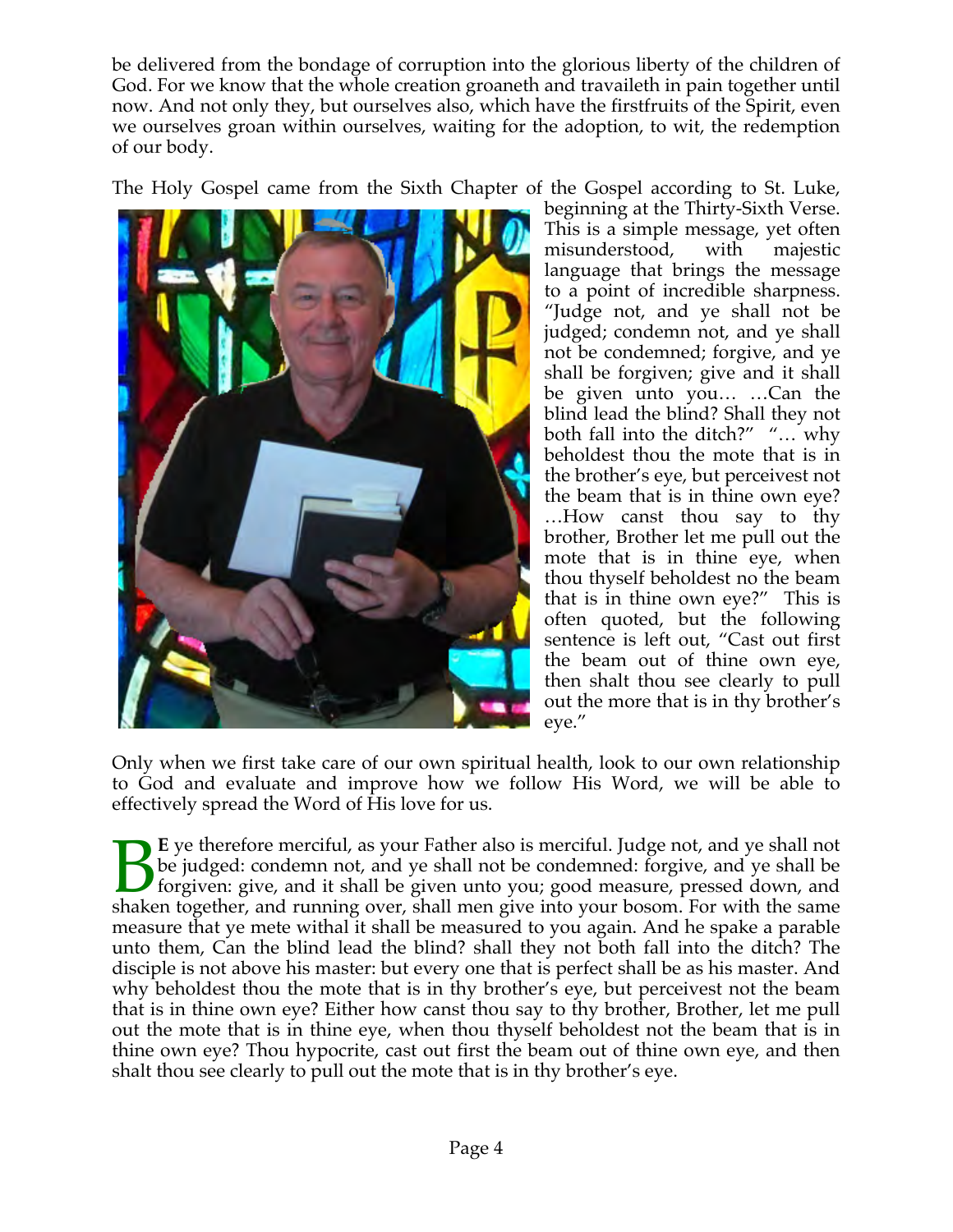# *Sermon – Reverend Deacon Jack Arnold - Time and Action*

Today's sermon discussed the Collect, Epistle and Gospel. It is partially contained in the forewords above.



Consider these words from the Collect:

… protector of all that trust in thee, without whom nothing is strong, nothing is holy; Increase and multiply upon us thy mercy; that, thou being our ruler and guide, we may so pass through things temporal, that we finally lose not the things eternal…

God can only help us if we put our trust in Him, we can never be strong, nor set aside to Him if we do not let Him be our leader. If we will follow His lead, we will pass through this world in good order and go on to the next in eternal happiness. This is a very common theme within the Christian theme, do what God asks, we will be happy. If we don't do what God asks, we won't be happy. It seems simple enough in theory, but a lot harder in practice. God is the only one who we should be concerned about, if we

follow Him, than those who really matter will like us for who we are, and how we conduct ourselves, due to following God, and those who don't, well, do not matter to us and as such are of no concern. Do what is right, avoid what is wrong and you will be happy is the basic principle of the Christian faith.

Paul builds on this, telling us that walking God's path, though it may seem hard at the time, is nothing compared to the reward we receive in heaven for following God's will. God gave us free will, which if we exercise it properly, that is the will to overcome temptation. What at first seems like a constrained way of living, once actually lived is really perfect freedom. If we overcome temptation to do what we want and do what God wants, we will receive the gift of eternal salvation through our Lord Jesus Christ. For until Christ, there was no delivery from the pain of worldly existence; through Christ there is redemption of our souls and our resulting bodily resurrection.

Luke presents a simple message, yet one that is often misunderstood, with majestic language that brings the message to a point of incredible sharpness. We are to be a guide to others to Christ, yet we cannot help others until our own problems are on the way to "solvation", that is being solved through the salvation offered by Christ. We need to follow Him, before we ask others to follow us. After all, if we are not going in the right direction, why should others follow us? We do not want to be leading others towards the Pit, rather, we want to be sure we are on the right path before we guide others along the path. We should be the pathfinders, finding the correct path for us to travel amongst the journey of life! We must be honest in our appraisal of ourselves so that we can do what we are supposed to. So, how do we, imperfect that we are, be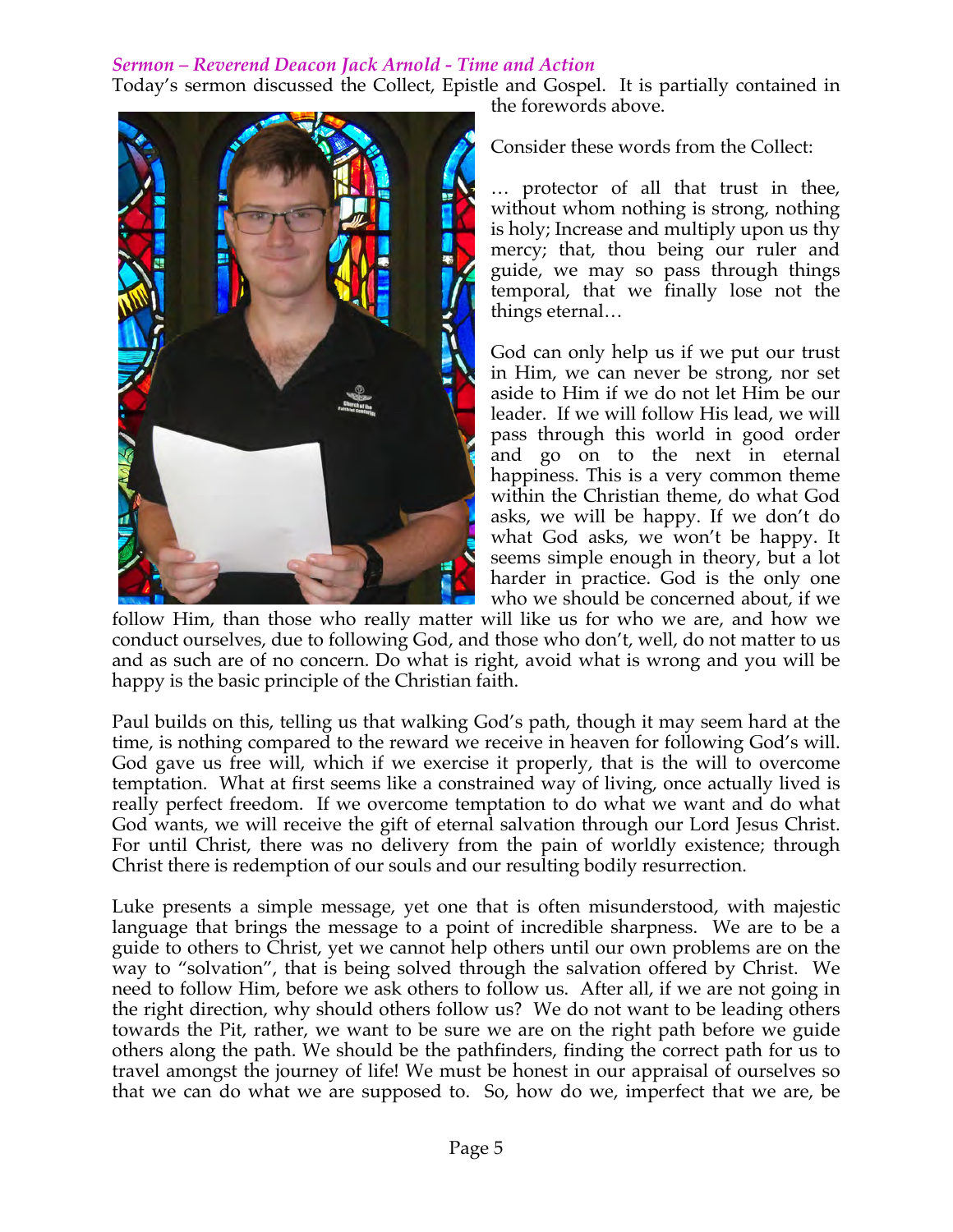honest with ourselves? The answer is easy, hard to implement, but easy! The Holy Ghost. Let Him into your heart and do what you are told. Simple, yet hard to do. We want to do what we want to do.

Speaking of doing, what we do to others is a good measure of how we follow God's Will and Direction. We are expected to treat others as we would be treated. Our real earthly fortune, as well as are eternal lives, are a reflection of our commitment to God.

We are so ready to condemn the performance of others when our own is even worse. As Paul tells us, "all all short." The operative word here is ALL. If we look to condemn and repair our own spiritual lives before condemning others, we will be better suited to help them. Our beam before their mote.

For only when we have taken care of our own spiritual health by looking to God for help to evaluate and improve how we follow His Word, we will be able to effectively spread the Word of His love for us.

And that is our job, to improve ourselves to effectively spread His Word by example; our action, not our diction, is the measure.

Heaven is at the end of an uphill trail. The easy downhill trail does not lead to the summit.

The time is now, not tomorrow. The time has come, indeed. How will you ACT?

It is by our actions we are known.

# **Be of God - Live of God - Act of God**

## *Bishop Ogles' Sermon*

We are oft fortunate to get copies of Bishop Jerry's sermon notes. Today is one of those

Sundays. Today's sermon starts off with the collect, and like always, it will give you a lot to consider in your heart.

## **Sermon Notes**

Fourth Sunday after Trinity Saint Andrew's Anglican Orthodox Church 23 June 2013, Anno Domini

## Fourth Sunday after Trinity. *The Collect.*

 **GOD**, the protector of all that trust **O** GOD, the protector of all that trust<br>in thee, without whom nothing is strong, nothing is holy; Increase and multiply upon us thy mercy; that, thou being our ruler and guide, we may so



pass through things temporal, that we finally lose not the things eternal. Grant this, O heavenly Father, for the sake of Jesus Christ our Lord. *Amen.*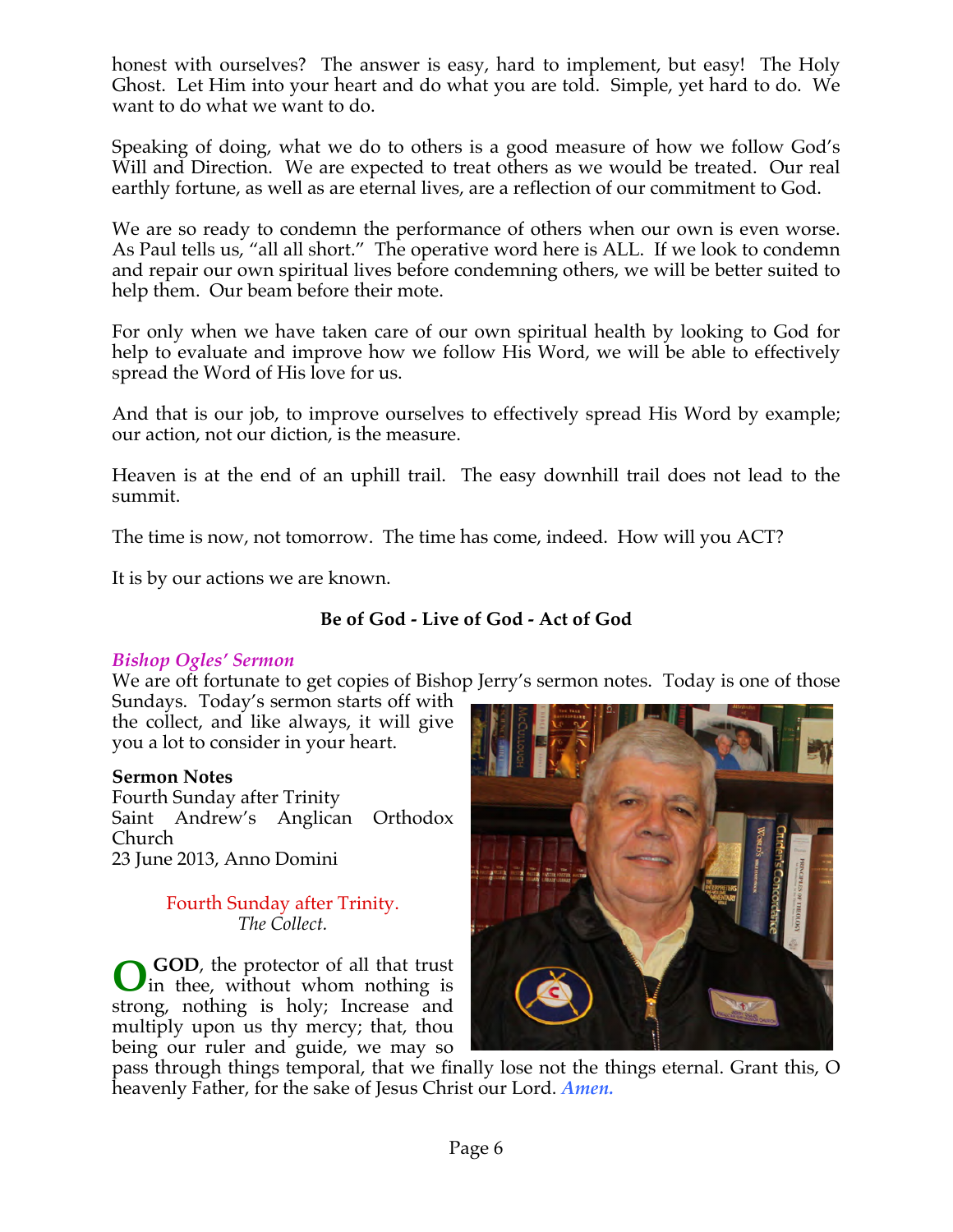# **The Epistle** Romans viii. 18-23

**RECKON** that the sufferings of this present time are not worthy to be compared with the glory which shall be revealed in us. For the earnest expectation of the creature waiteth for the manifestation of the sons of God. For the creature was made subject to vanity, not willingly, but by reason of him who hath subjected the same in hope, because the creature itself also shall be delivered from the bondage of corruption into the glorious liberty of the children of God. For we know that the whole creation groaneth and travaileth in pain together until now. And not only they, but ourselves also, which have the firstfruits of the Spirit, even we ourselves groan within ourselves, waiting for the adoption, to wit, the redemption of our body.  $\prod_{{\rm sub}}$ 

## **The Gospel** St. Luke vi. 36-42

**E** ye therefore merciful, as your Father also is merciful. Judge not, and ye shall not be judged: condemn not, and ye shall not be condemned: forgive, and ye shall be forgiven: give, and it shall be given unto you; good measure, pressed down, and E ye therefore merciful, as your Father also is merciful. Judge not, and ye shall not be judged: condemn not, and ye shall not be condemned: forgive, and ye shall be forgiven: give, and it shall be given unto you; good mea measure that ye mete withal it shall be measured to you again. And he spake a parable unto them, Can the blind lead the blind? shall they not both fall into the ditch? The disciple is not above his master: but every one that is perfect shall be as his master. And why beholdest thou the mote that is in thy brother's eye, but perceivest not the beam that is in thine own eye? Either how canst thou say to thy brother, Brother, let me pull out the mote that is in thine eye, when thou thyself beholdest not the beam that is in thine own eye? Thou hypocrite, cast out first the beam out of thine own eye, and then shalt thou see clearly to pull out the mote that is in thy brother's eye.

 In a world that places a very high premium upon achievement and performance, we are often misled, even by our clergy, to believe that our works are the means by which we are saved. The modern church emphasizes giving almost to the exclusion of all other considerations. The rich man, or woman, will be rewarded with honors and positions of responsibility even if their daily lives do not reflect that Spirit of which Christ spoke. Perhaps the poor widow that spends all of her available time in cooking for the sick and homeless will be forgotten in the perishable minds of men, but shall be more highly remembered and favored in the Infinite Mind of God. God gives us many hints of His Will to be fulfilled in Christ in the midst of the Old Testament. The people of Israel were living as they pleased and believing that all their sins were remitted by the sacrifices of the wealthy. But God counseled: *For I desired mercy, and not sacrifice; and the knowledge of God more than burnt offerings*. (Hosea 6:6) The money-changers of the modern temple would have us persist in believing that we can BUY God's favor while living as we please, but it was NEVER so. *Mercy and truth are met together; righteousness and peace have kissed each other*. (Psalms 85:10) Mercy and truth are husband and wife – inseparable! If we will have mercy, we must accept truth with it. As Jesus told the Samaritan Woman at Jacob's Well, ". . . *the hour cometh, and now is, when the true worshippers shall worship the Father in spirit and in truth: for the Father seeketh such to worship him*. (John 4:23) `Spirit' is not emotionalism, but love of God and our fellow man. But our love must be directed in truth, for false worship is an abomination in the eyes of the Lord.

 As we read in our biblically-oriented prayer of Collect, God is the protector of all who trust in Him. We can claim none of God's protection apart from the measure of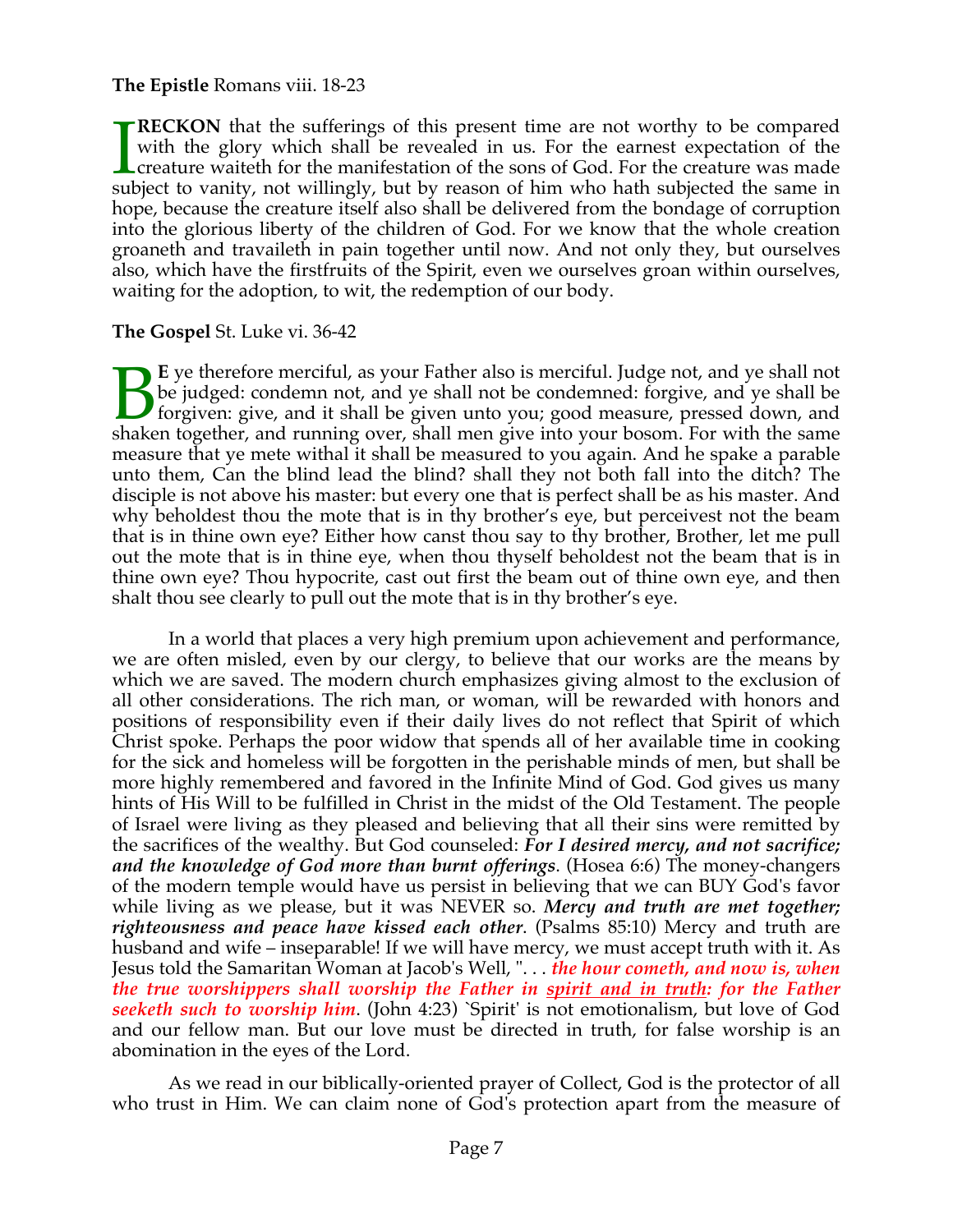trust we place wholly in Him. Without God, we have no strength at all, and our righteousness is as filthy rags. Apart from God, there is no holiness to be had. We lean upon God for His increasing mercies in His Sovereign Rule over us, and to Guide us through the Wilderness of Sin of this present world. Only God can show us the safe and righteous way – we cannot find it alone. In avoiding those things that worldly, we are amassing to ourselves those treasures that are heavenly. These are the Godly petitions we repeated from today's prayer of Collect.

 In our Epistle for today, taken from Romans 8, we discover that there is groaning of the mortal soul that is inclined to the Holiness of God. Such a struggle and groaning is forever present with us until the curtain of time is lifted and time shall be no more. It is not a sorrowful groaning, but an intense desire to see God's will worked out on earth as it is in Heaven according to that prayer the Lord taught us to say. When sorrow and misery befalls the stranger to God, hope is forlorn and there is no brilliant Light upon which he may fix his eyes from the darkness that engulfs his wretched soul. But the child of God embraces the Light even more earnestly as the dark circle surrounds him, or a loved one. He knows, innately, that the Light is his destination and not the dark fires of Hell that seem to presently surround him. ". . . . *weeping may endure for a night, but joy cometh in the morning*." (Psalms 30:5b)

 Our Gospel text calls us to a higher standard of life and Spirit than a rigid adherence to the law can afford. If perfect obedience were possible, there would be no need of mercy; but we can never be perfect keepers of the Law of God, therefore, we must have mercy if we are to be accounted blameless and righteous in entering the Kingdom of Heaven.

 Consider the great pardon and mercy shown to us through the substitutionary death of Christ! He suffered that we might forego the eternity of Hell. We should rightfully be punished for our life of sin, yet Christ died in our stead that we, accepting His Lordship, might be pardoned and forgiven. *Be ye therefore merciful, as your Father also is merciful.* This is a mighty admonition to us, for we can never be as merciful as God has been toward us. But God would have us to take on the very nature of mercy in our dealings with others. Though a child can seldom match the understanding of his father or mother, he will nonetheless mimic the nature he sees in his parents. That is what God desires of His children today.

 *37 Judge not, and ye shall not be judged: condemn not, and ye shall not be condemned: forgive, and ye shall be forgiven* So many good Christians misunderstand this to mean that Christian judgment is forbidden. Nothing could be further from the truth. The meaning to us is this: We should not judge with our personal judgments, but with the righteous judgment of God as evidenced in His Word. Jesus Christ gives us commandment that is clear: *Judge not according to the appearance, but judge righteous judgment*. (John 7:24) We are not only to judge from the heart, but also judge only by the measure of God's judgment and not our own. If God has declared a certain behavior sin, that is not OUR judgment, but God's. Simply declaring God's condemnation of a sin is not our PERSONAL judgment, but HIS! Remember the debtor to the king whose great debt was forgiven by the king and, who, after went out and took a man by the throat who owed him a small sum, threatening to sell his wife and family into slavery? He was forgiven a fortune, but refused to forgive his own servant a small debt. How merciless was he! Are we not the same? The King of Glory has forgiven us an enormous debt, and a multitude of debts, yet we refuse to forgive those who offend us in the slightest measure.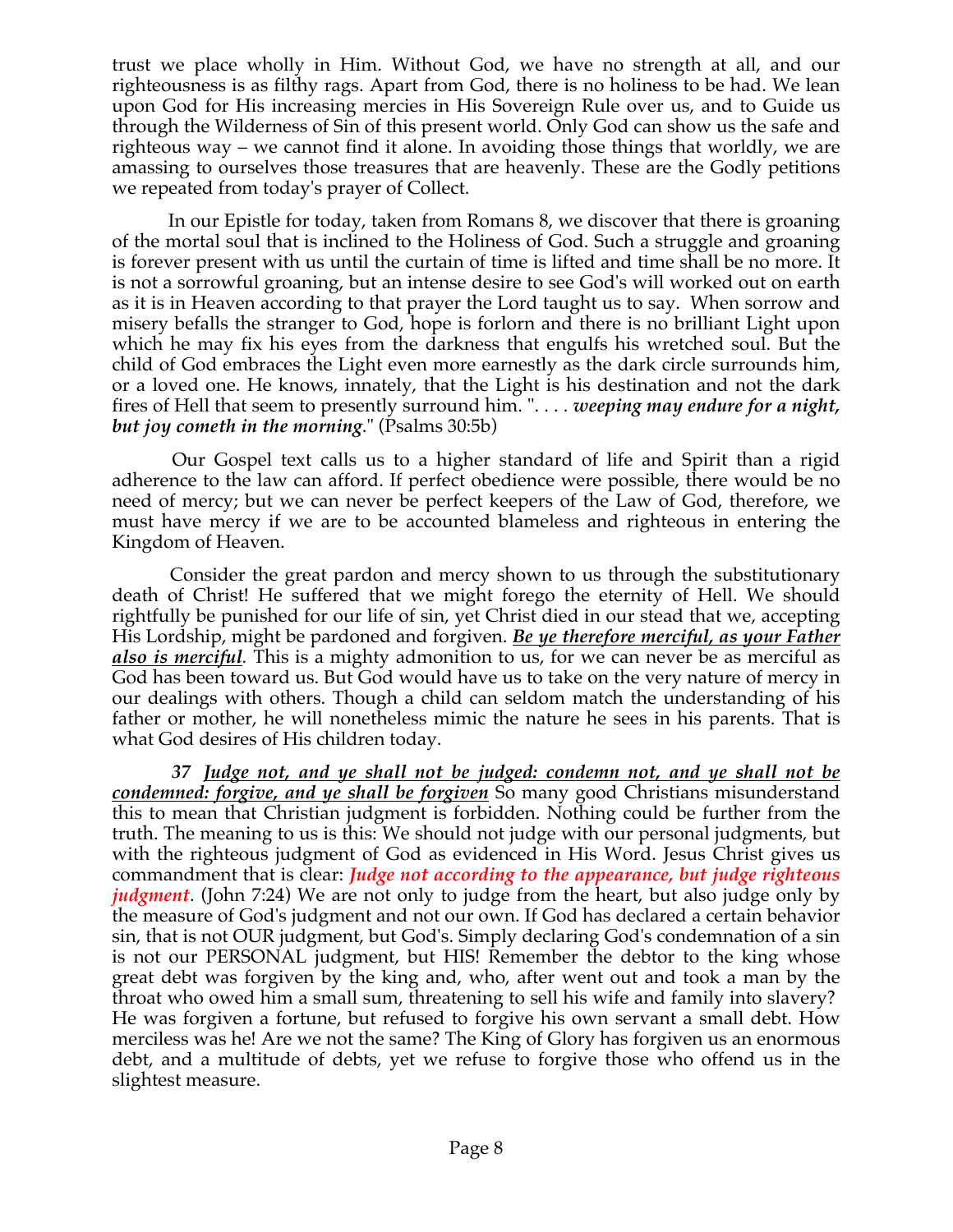*38 Give, and it shall be given unto you; good measure, pressed down, and shaken together, and running over, shall men give into your bosom. For with the same measure that ye mete withal it shall be measured to you again.* It is not possible to give more than God has given, for He immediately replenishes our bottles of oil the moment we pour out our blessings to others. There are blessings that cannot be measured in simple terms of a piece of bread for a piece of bread. Our giving of bread to the poor is multiplied in return value a thousand times. Our souls have rest and a good conscience thereby. Peace of mind is a possession not enjoyed by the greedy.

 Can the blind lead the blind? Of course they can! It is happening in 90% of America's churches today. Ministers, blind to the love and Spirit of God, are leading their blind disciples ever nearer the gaping abyss that awaits all who do not hear with clarity the voice of God. *39 And he spake a parable unto them, Can the blind lead the blind? shall they not both fall into the ditch?* This is a parable of Jesus that has profoundly present implications. Our seminaries have been turned from a concentrated focus on the Word of God to an obsession with church growth, conflict resolution, seeker friendly programs, and, yes, MONEY schemes! If the lay Christian is NOTR blind (informed deeply by the Word of God) it is not likely that he can be led by the nose by a blind guide.

 Do you know that there are theologians today who believe that they are better informed of God's Will than Jesus Christ? It is true. There are those among the despicable movement called "Higher Critics" who believe that textual analysis and archeological digs have revealed to them information that Jesus did not have while on his earthly ministry. They obviously discredit Christ as the Son of the Living God, and God Himself! Their new bibles attempt to alter the evidence to support their intentional errors. *40 The disciple is not above his master: but every one that is perfect shall be as his master.* I once disputed with a local minister who claimed that speaking in tongues (nonsensical babbling) was required for salvation. We argued the issue endlessly. Finally, I asked, "Is Jesus Christ our perfect example in all things?" Of course, the minister answered in the affirmative to which I followed up, "Do we have any evidence of Jesus EVER speaking in an ecstatic and incomprehensible tongue?" The man REFUSED to answer. If we will have perfect religion, and undefiled, let us be as much like Christ as our earthen vessels will afford.

 How many clergymen preach against the sins of lying, stealing, adultery, etc., and harbor those sins in the dark chambers of their own hearts? Of course these sins are condemned by God; however, we must not judge others by a stronger measure than we apply to our own conduct. If we criticize the housekeeping of a neighbor, let us first sweep the trash and filth from our own floors. *41 And why beholdest thou the mote that is in thy brother's eye, but perceivest not the beam that is in thine own eye? 42 Either how canst thou say to thy brother, Brother, let me pull out the mote that is in thine eye, when thou thyself beholdest not the beam that is in thine own eye? Thou hypocrite, cast out first the beam out of thine own eye, and then shalt thou see clearly to pull out the mote that is in thy brother's eye*.

 If we are to have authority as men and women of God, we must see that we follow Christ in love and truth. We not only pronounce the truth of God's Word to others, but we must make that truth the rule of our own lives. Owning the Spirit of Love and Truth, we shall walk the Valleys and Mountains with our eyes open to the presence and company of God.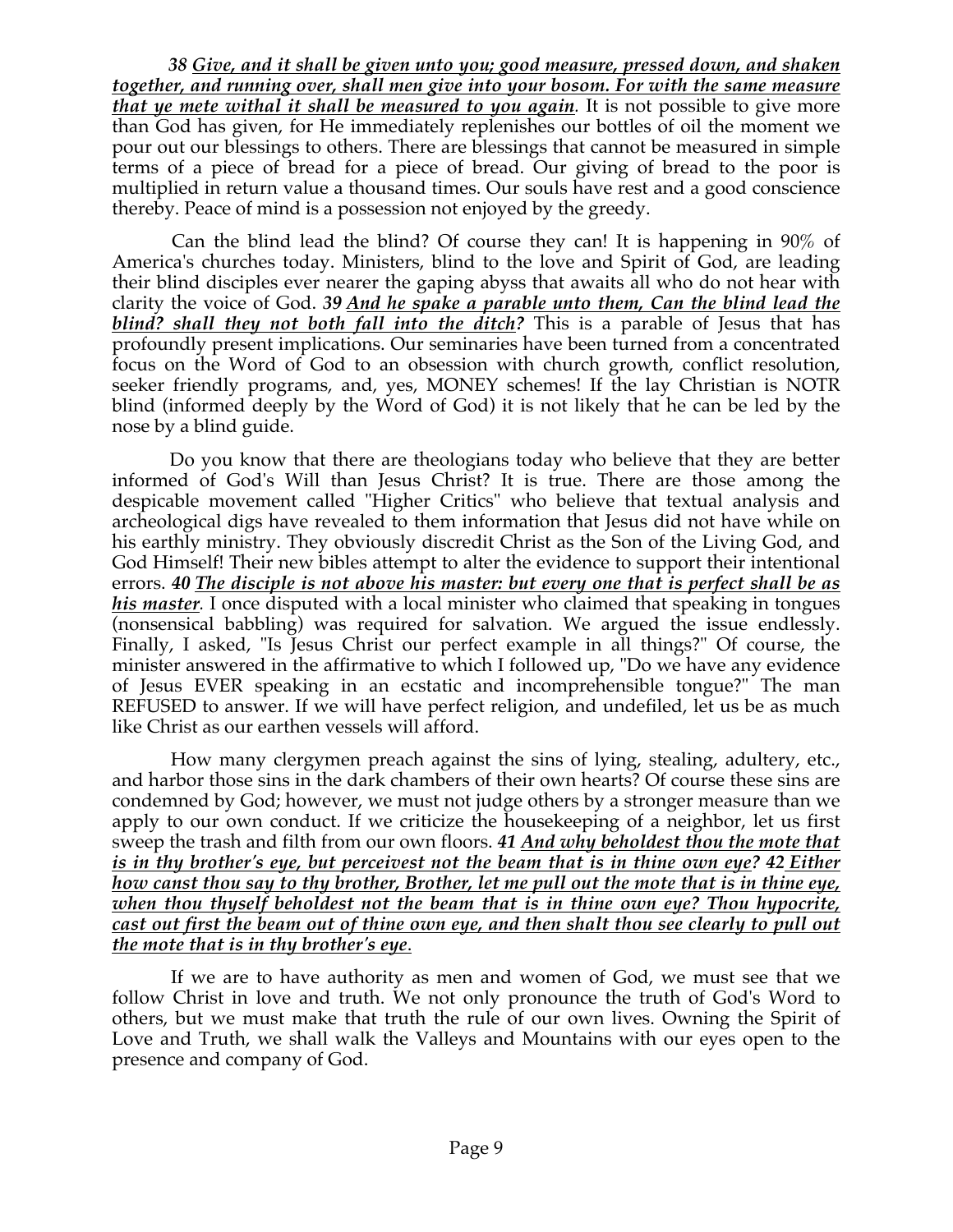# *Bishop Dennis Campbell's Sermon*

Bishop Dennis is a brilliant speaker. He is able to take biblical precepts and make them



perfectly understandable, even to me. Oft he provides the text of his sermons and I take the utmost pleasure in passing them on:

**Christians See** Psalm 91, Lamentations 3:22-33, Matthew 10:22-39 Fourth Sunday after Trinity June 23, 2013

Christians, believe. Christians love. Christians pray. These have been the subjects of the sermons to this point

in Trinity. Today we continue looking at what Christians do, and the topic is, "Christians See."

Of all the senses God gave us, one of the most valued is the sense of sight. I admit many people do quite well without sight, and I have even heard of people who are thankful that they have lost their sight. Being blind, they say, has enabled them to wean themselves from much of the frivolities of life, and to focus on those things that are important, especially relationships. They have found out how important others are in their lives, and how they had taken them for granted. Many have said their blindness has forced them to grow closer to God. Thus, they say, blindness has been a blessing to them. I have heard other people say the same about serious illnesses, and other circumstances most would consider devastating. "I learned to trust God," they say. "I have learned to be content in Him." I have learned that "all things work for good to those who love God."

I think this is part of what Jesus was saying to the disciples in Matthew 10. He was getting ready to send them on their first preaching mission, and He wanted them to know what was ahead of them, and He wanted them to trust in God, not themselves. So He sent them without money, without food, without a change of clothing. Nor should they expect to be well fed and well treated by their fellow Jews. On the contrary, He said, "they will scourge you in their synagogues," "And ye shall be hated of all men." Thus, today's reading in Matthew very appropriately ended with the words of verses 38 and 39;

"And he that taketh not his cross, and followeth after me, is not worthy of me. He that findeth his life shall lose it: and he that loseth his life for my sake shall find it."

Christians "see" this. We understand it. We "see" the world. Of course I am talking about spiritual sight here, not physical sight, and with this spiritual sight, Christians see the world as it is. We are not fooled by romantic books, movies, and music, which picture the world in fairy tale goodness. We see the world has much good and many opportunities for happiness, but we also know it has its trials and troubles, and we will face them. C.S. Lewis wrote of a friend, he was "tried by all the usual sorrows and anxieties." We know we will be, too. We know there will be "wars and rumours of wars," and "famines, and pestilences, and earthquakes in diverse places." Therefore, we try to be emotionally and spiritually prepared. "See that ye be not troubled," said Christ speaking of these things, "for all these things must come to pass" (Mt. 24:6).

Christians see humanity as it is. We have no false, romantic notions about the natural goodness of man, or the perfectibility of man. We do see that man is capable of, and has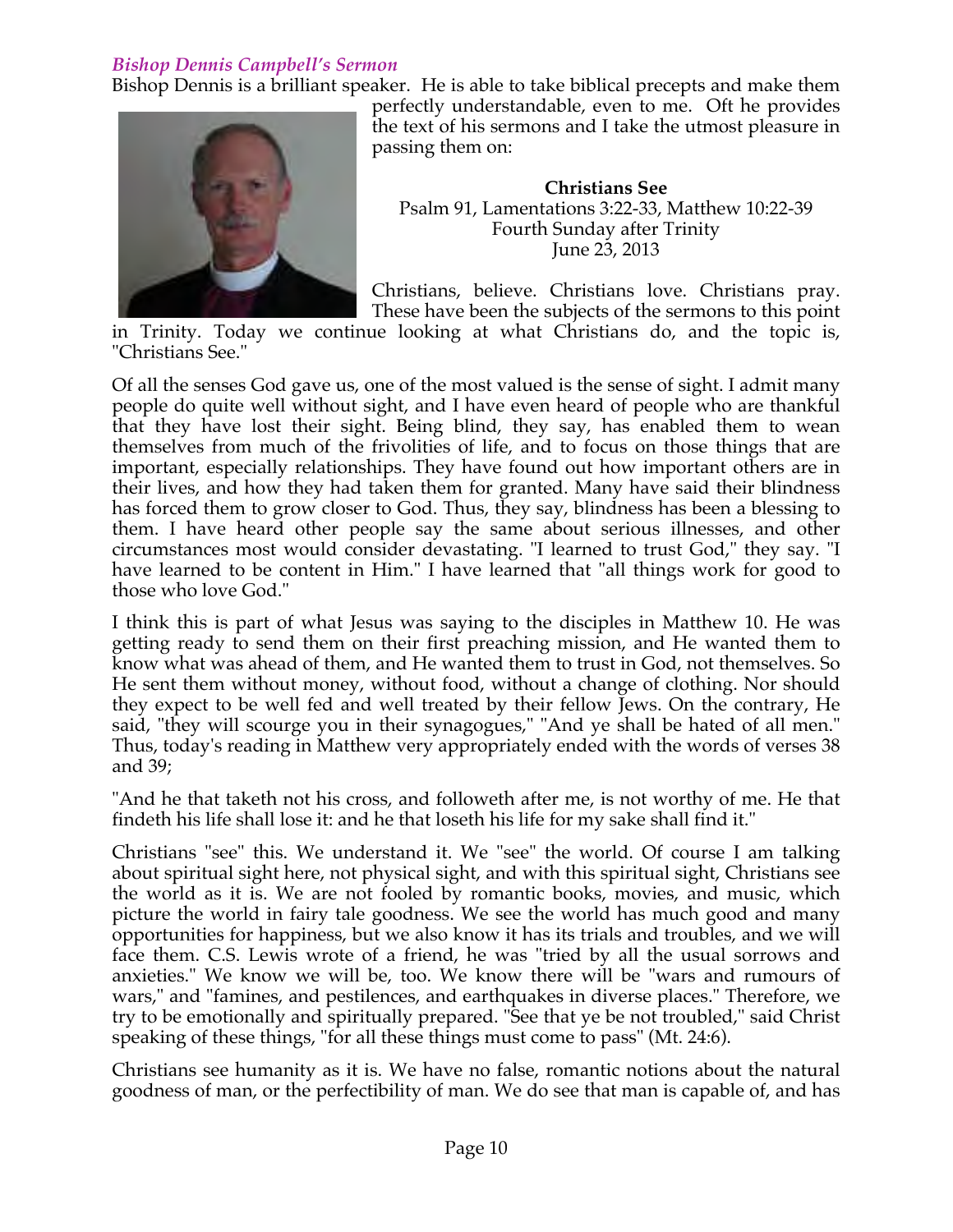accomplished, much good. We also see how much of that good has been destroyed by wars and crime and corruption. We see the reason for locks on doors, police, government, and armies: there are bad people in this world would do others harm, so we organize these things for our mutual protection.

Christians see man's natural opposition to God. Have you ever been surprised at peoples' antipathy to the Bible? Here is the story of God's love, of Him bearing our sins on the cross and saving people from Hell and giving them meaning and hope, now and forever, and people don't want to hear it. They resent it. Many even hate it. I saw a news article about a group of people, I don't know who or where, but they were carrying signs with slogans like, "If Jesus comes back, kill Him again." People find the Gospel offensive. They still want to scourge us in their synagogues, and we are still hated of all

There is, therefore, no paradise on earth. There are no Mayberrys, no Walton's Mountains, no places where all people are friendly and kind, where you don't have to lock your doors, or worry about your children's safety. Nor do we expect the policies of Man to create peace on earth or alleviate our woes. We know human solutions often cause more problems than they solve.

Christians see our own sin. We do not claim to be better, or smarter, or morally superior to any one else. We see that the tendencies of self-centeredness, greed, and distain of the will of God exist in us, too. And we see that we have indulged these tendencies in ways that have hurt others, and hurt ourselves. We see the truth of the words of the Bible written in Romans 3:23, "all have sinned, and come short of the glory of God." And, if we have not gone as far into evil as some have gone, we see that it is only the grace of God that kept us from it, not some innate goodness or wisdom in us.

But Christians "see" something else. We are enabled to see beyond human frailty, and even beyond the limits of physical creation. We are enabled to see the hand of God guiding the course of history, and our own lives. We see that He is guiding us toward the day when He will end the world as it is, and make it new again. There won't be any wars then, or poverty, or injustice, illness, death, or evil. Such things will be only dim memories then, for God will bring all things together in Christ Jesus, into an everlasting era of joy and peace.

It is because Christians "see" these things that our lives are different now. We intentionally live in this world in a way that prepares us for the next one. We know life is short, and the earthly treasures we work for and value now will soon be taken from our grasp. So we lay up treasures in Heaven, treasures that will endure forever. We want to live in such a way that "we may so pass through things temporal, that we finally lose not the things eternal." "Grant this, O heavenly Father, for the sake of Jesus Christ our Lord. Amen."—

+Dennis Campbell

Bishop, Anglican Orthodox Church Diocese of Virginia Rector, Holy Trinity Anglican Orthodox Church Powhatan, Virginia www.HolyTrinityAnglicanOrthodoxChurch.org www.lifeinthescriptures.blogspot.com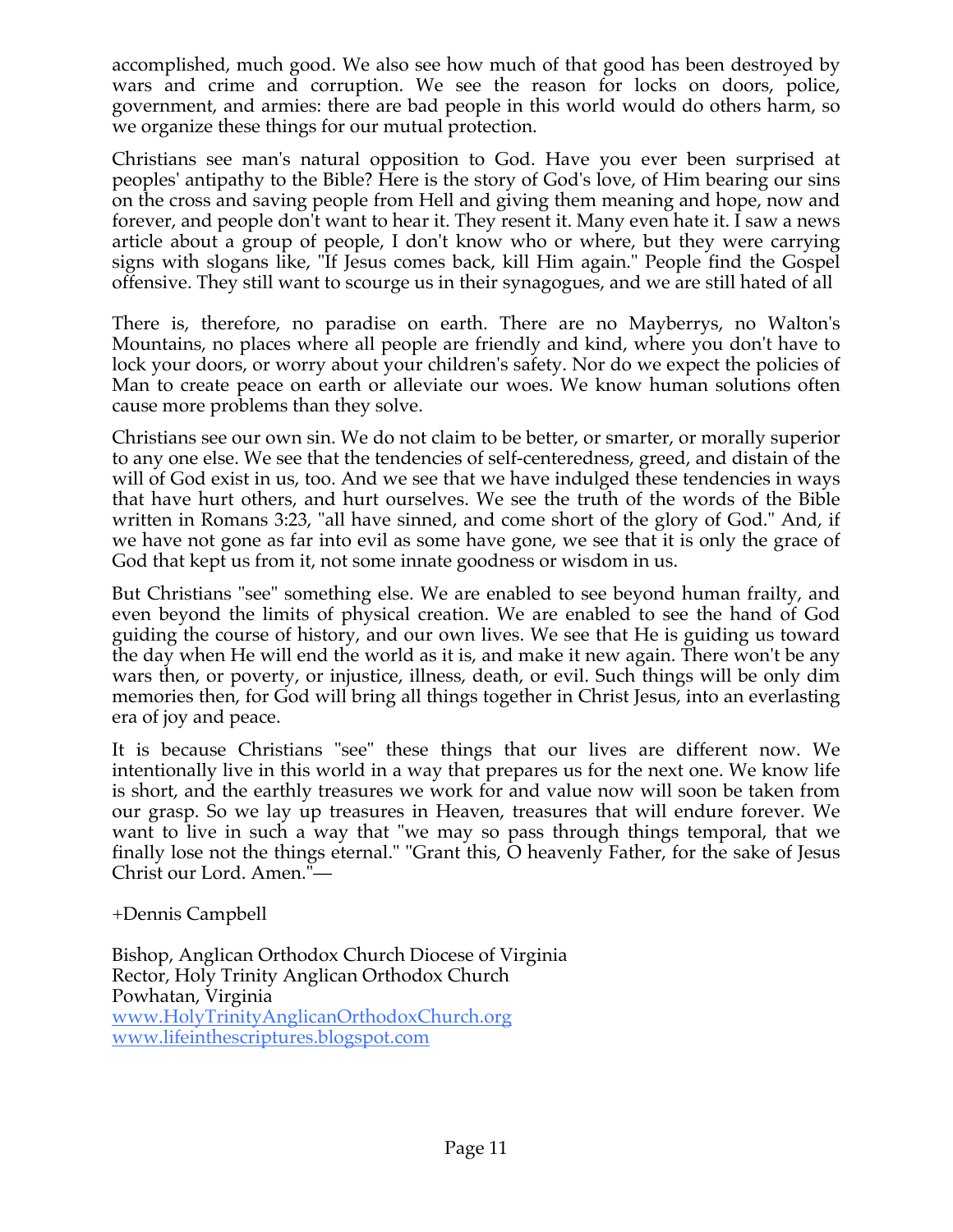# *Rev Rick Reid of Saint Peter's Sunday Sermon*

We are happy to have a sermon from Reverend Rick Reid, minister of Saint Peter's, whose congregation is right at the Worldwide Headquarters of the Anglican Orthodox Church. Rev Rick has all the resources and challenges right at hand. This sermon is not in the usual expository style common to the Sunday Report and the AOC, but I think you will enjoy it.

# **Paul Gained the Trust of the Saints**

Good morning, my sermon today is about trust. Trust is one of the most important



issues that each of us has to deal with. It affects our lives as Christians, it affects our lives together as families; it affects our whole world. In this day and age, in a culture that is politically, economically, and in countless other ways divided and polarized, trust is not an abundant commodity.

 For example, we used to trust the financial community. If you can't trust Wall Street, what hope is there? Our world was designed to run on trust. Trust is essential to everything we do. We trust the other drivers on the road to stop when the light turns red. We trust that the bridge we are crossing is structurally sound when we cross it. We trust the doctors to be accurate in their diagnosis, and the hospital to provide the equipment and the sterile environment we need to survive an illness or surgery Trust is a very big deal.

 I once heard of a journalist who decided to do a story on Happiness. He traveled the world to discover what made some countries happier places than others to live; he found that the essential ingredient was trust. The happiest countries are those in which people feel they can trust their government, trust their social institutions, and trust their neighbors.

Trust is a very big deal. It is evident that one problem the apostle Paul had at the beginning of his ministry was that many in the early church did not trust him. As we read in Galatians 1:21-23

21 Afterwards I came into the regions of Syria and Cilicia; 22 And was unknown by face unto the churches of Judaea which were in Christ: 23 But they had heard only, That he which persecuted us in times past, now preacheth the faith which once he destroyed.

Is it any wonder that some in the church in Galatia had questions about Paul's credentials? They challenged his authority as a church leader and raised doubts about the authenticity of his calling. In his letter, Paul takes great pains to assert the validity of his place as an apostle. After all, he recognizes that his background and his past could potentially raise reasonable questions. The apostles chosen by Jesus before his crucifixion had the advantage of being people who actually walked and talked with Jesus. Paul, on the other hand, had come along and announced his apostleship well after Christ's death and after his own notorious past as a persecutor of Christians.

 It was little wonder if some believers wanted to know such things as "Who is this man? Where is he coming from, and why should we trust him? "Paul confronts these questions head on. He told them, "You have heard of my previous way of life in Judaism, how intensely I persecuted the church of God and tried to destroy it. I was advancing in Judaism beyond many of my own age among my people, and was extremely zealous for the traditions of my fathers.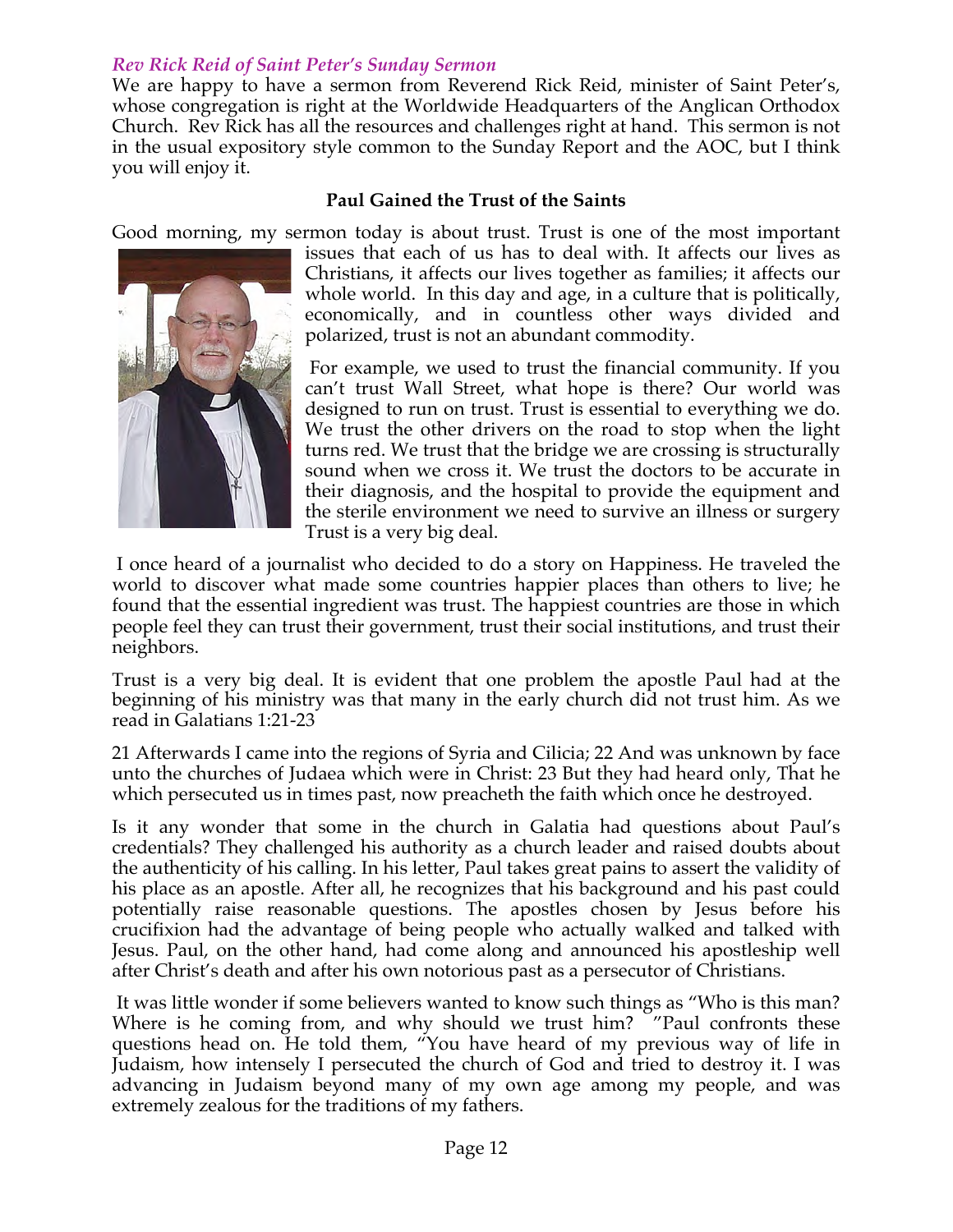"When you think about it, it is amazing that people in the early church ever trusted Paul at all. Suppose we had somebody show up at our church who was known for his religious hatred, or was even known to have participated in the murder of a member of St. Peter's. Would you ever trust him? Or would you say, "I'll never trust him.

It had to be difficult for early Christians to accept Paul, especially since there had to be a lot of resentment in the part Paul played in Stephen's death. It took time for Paul to win people's trust.

We might get the idea that once Paul was converted he was accepted almost at once by the entire church and then he went sailing merrily off on his missionary journeys. Not true. Listen to his words: 15 But when it pleased God, who separated me from my mother's womb, and called me by his grace, 16 To reveal his Son in me, that I might preach him among the heathen; immediately I conferred not with flesh and blood: 17 Neither went I up to Jerusalem to them which were apostles before me; but I went into Arabia, and returned again unto Damascus.18 Then after three years I went up to Jerusalem to see Peter, and abode with him fifteen days.19 But other of the apostles saw I none, save James the Lord's brother.20 Now the things which I write unto you, behold, before God, I lie not.

What did Paul do during his time in Arabia and those three years in Damascus? And why did he go there rather than Jerusalem? Could it be that these were the only places he was accepted? Maybe this is why his missionary journeys were so extensive. Perhaps he needed to find places where people would not hold his past against him.

That happens in the church. It has been said that the Church is the only army that shoots its wounded. When Paul wrote these words to the church at Galatia, it may have been twenty years after his conversion experience. Still, there were people who did not trust him, even after twenty years of ministry. The New Testament church had the same problem many of us have.

We accept the forgiveness that God offers us, but it's difficult to apply that same forgiveness to others. And, even if we do say that we forgive those who have hurt or betrayed us, we vow never to trust them again. Paul understood this. He was very transparent about his past.

He had done wrong in his prior life of persecuting the early church. There was only one way he could ever win back their trust and that was to live a Christ- like life, from that day forward. And he did. That is the only way any of us who have done wrong can ever really make things right. That is to make a new start with God's help.

Andrew Jackson was the  $7<sup>th</sup>$  president of the United States. Some people regard him as a fine president. But he was also tough. They called him "Old Hickory" and in some cases he was ruthless. He was the president who ordered the infamous "Trail of Tears" for the Cherokee Indians. This led to Jackson having many enemies. Jackson loved his wife, Rachel. They lived together at the Hermitage near Nashville, Tennessee. Rachel was a devout Christian. Jackson had a chapel built for her on the Hermitage grounds. Anyone who questioned Rachel's virtue (and evidently there were many) Jackson challenged to a duel. When Rachel died, part of Andrew Jackson died with her. They said that he would sit in the chapel for hours just to remember her.

 One day a minister came to visit and Jackson said: "I would like to be baptized and I would like to become a Christian." The minister said, "Mr. President, there is nothing that would please me more. But in order to be baptized, you will need to repent, seek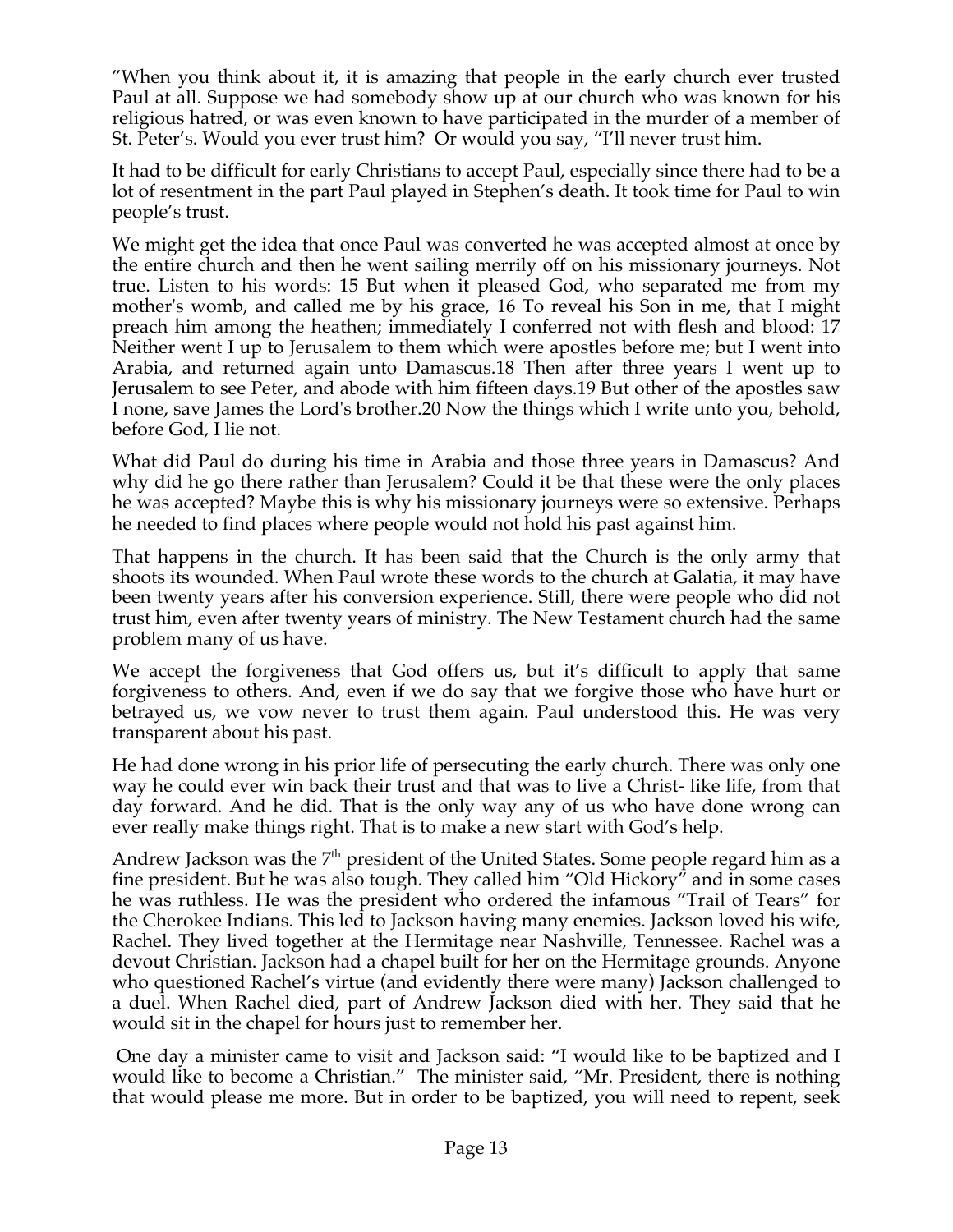forgiveness for your sins, and to forgive those who have sinned against you. Are you willing to do that, Mr. President?" Andrew Jackson said, "I can forgive my enemies in battle, I can forgive my enemies in politics, but I will never forgive those who slandered Rachel."

Old Hickory was not willing to bend. And that was the way that they left it. Sometime later there was a knock on the minister's door. It was late at night and it was raining. There on the doorstep, soaked from the rain, was the former president of the United States. In a voice barely audible, Jackson said: "I'm ready to forgive." The minister said, "Excuse me, Mr. President, I'm hard of hearing. What did you say?" And Old Hickory broke down in tears and said: "I forgive them all."

To many that pastor may have gone too far in requiring Jackson to forgive others before he was accepted into the fellowship of the church. But, my brothers and sister in Christ, this is the only way that a person can ever really be trusted again, if they totally and completely repent of their sins, and resolve with God's help, never to make the same mistake again.

That is what St. Paul did. I love the way this story ends. He said: "Then I went to Syria and Cilicia; I was personally unknown to the churches of Judea that are in Christ. They only heard the report: 'The man, who formerly persecuted us, is now preaching the faith he once tried to destroy.'" Then he writes, "And they praised God because of me."

Paul's life was an open book. Once he had been Saul who had persecuted the church; now he was Paul who preached the Gospel, and everyone who got to know him could tell that he was not the same man he had been.

This is how you rebuild the bonds of trust, to forgive, and repent, therefore becoming a new person in Christ. May we always welcome the sinner into the family of sinners, who are now saints because of the forgiveness of our Lord and Saviour Jesus Christ.

Amen.

# *Rev Bryan Dabney of Saint John's Sunday Sermon*

We are fortunate to have Bryan's Sunday Sermon. If you want people to come to The



Truth, you have to speak the truth, expouse the truth and live the truth. This is really a good piece and I commend it to your careful reading.

# **Fourth Sunday after Trinity**

In Matthew 15:1-20 we read where our Lord was scolded by the scribes and Pharisees because his disciples were not following the

*tradition of the elders,* to which he replied, *Why do ye also transgress the commandment of God by your tradition?* When we examine the charge made by his antagonists, we find their accusation to be peevish at best while our Lord's response was forthright and true as he picked apart their charge using the language of Scripture. And we should not overlook the fact that he had the ability to read their hearts as well. He knew what was behind their motivation in coming to him, and he knew it had nothing whatsoever to do with the Spirit of God.

And to another group of critics he said, *Why do ye not understand my speech? even because ye cannot hear my word. Ye are of your father the devil, and the lusts of your father ye will do... and because I tell you the truth, ye believe me not* (St. John 8:43-25). It may surprise you to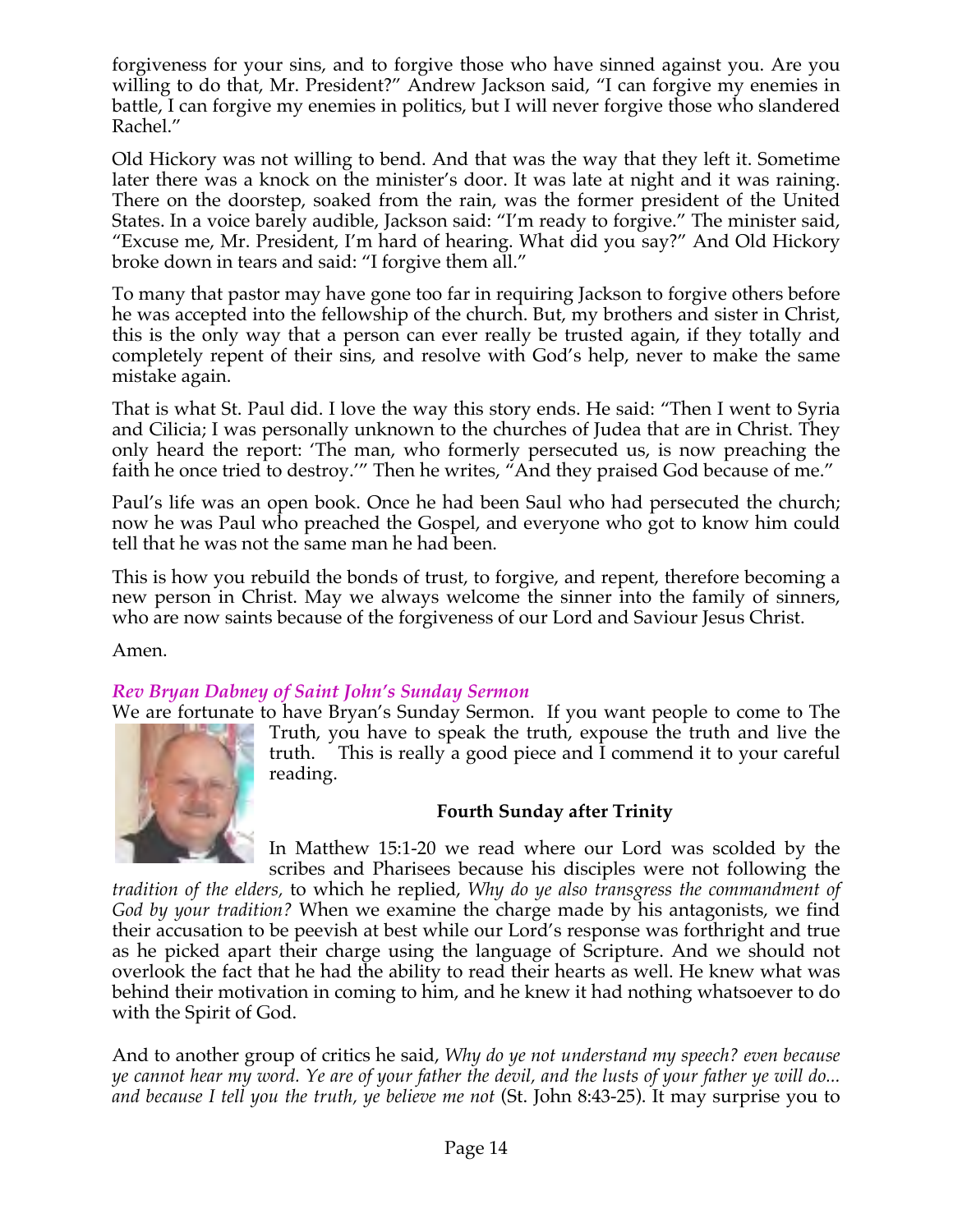learn that all who come against the gospel of truth are under the influence of the evil one whether they realize it or not. That's right, the scribes and Pharisees did not realize that they were pawns of the evil one, and neither do their modern day counterparts. The former were likely regulars at the Temple and worshipped God much as our Lord related in parable of the Pharisee and the publican (St. Luke 18:9-14; while the latter are likely members in good standing within the several denominations that make up mainline Christendom. Nevertheless, one does not have to knowingly worship Lucifer to be his disciple. One need only follow his insinuations.

As noted, our gospel lesson dealt with the alteration of God's commandments. Now it ought to be clearly understood that God's word it is fixed and unchangeable. It has been given to us for our eternal good by him who is perfect. Thus, for men to tamper with it in order that they might find some exception is worse than folly. When men think that they can edit the word of God so that it says something different than what the Holy Ghost intended— whether they want to admit it or not— they are putting themselves in the place of God. Was it not that old serpent, Satan, who first amended God's word in the Garden (see Genesis 3:4-5)? Was it not his influence which lead our first parents into sin? And was it not also passed down to us? There is a humorous anecdote about the notorious comic W.C. Fields who was said to have been reading the Bible on his death bed when a friend entered his room. The friend was startled by what he saw because Fields was an irreligious man. When asked why he was reading the Bible, Fields responded, "Looking for loop-holes." Such is a fit description of the *tradition of the elders* which our Lord found so repugnant. His reply was simple and direct, *Thus have ye made the commandment of God of none effect by your tradition.*

The choice of being obedient to the expressed will of God is very hard for those who are under the influence of evil. Some will simply ignore God's commands to their eternal detriment. But many others will feign to follow Christ by paying lip service to him all the while living their lives in disobedience to his word and commandment. As our Lord reminded his critics, *Ye hypocrites, well did Esaias prophesy of you, saying, This people draweth nigh unto me with their mouth, and honoureth me with their lips; but their heart is far from me. But in vain they do worship me, teaching for doctrines the commandments of men.* Think on the last portion of our Lord's reply, *But in vain they do worship me*. The superficial Christian has the same status with our Lord as an unbeliever because such a person has never really been born again of the Holy Ghost. If one is born again of the Spirit of God, then such a person will attempt to lead a life of obedience to the revealed will of God in Christ Jesus. A vain worshipper is merely a show off. He or she does not really believe in the Lord Jesus and is only present in church to be seen of others (St. Matthew 6:5-6).

Within many denominations today, one can witness an appallingly low level of godly faith and obedience as they have welcomed into their midst, and without reservation, individuals who are open and notorious in their sins. They have done this not for the purpose of educating those misguided souls according to God's word written. No, they want to be thought of as tolerant, inclusive, politically correct, or what have you. Our Anglican fathers did not have a crystal ball to look into the future, but they had the word of God which supplied them with a specific description of what a true body of Christ should look like. In Article XIX of our *Articles of Religion* we find the following, "The visible Church of Christ is a congregation of faithful men, in the which the pure Word of God is preached, and the Sacraments be duly administered according to Christ's ordinance, in all those things that of necessity are requisite to the same." Please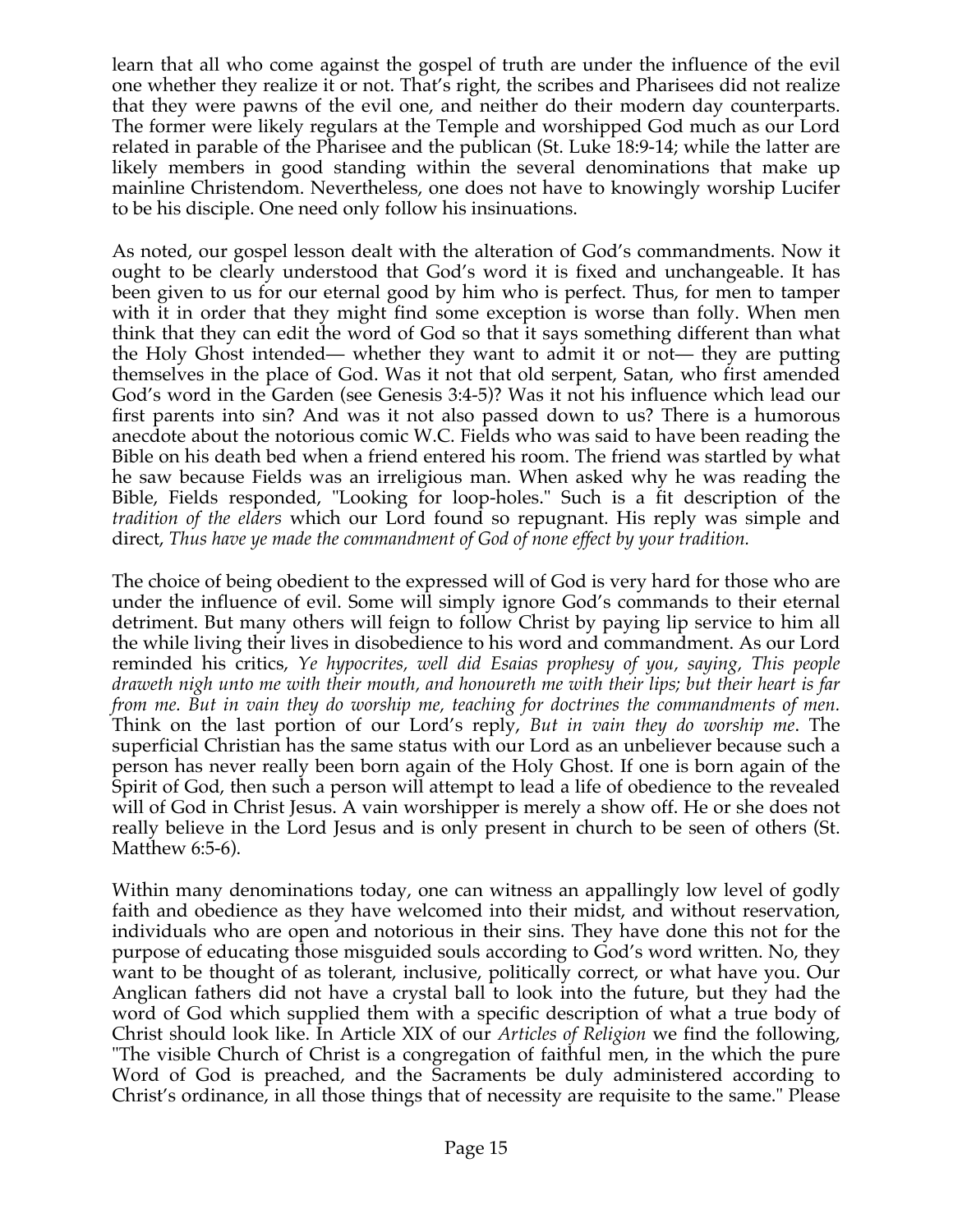note that said statement in no way describes those church bodies which have allowed the wicked to enter their sacred precincts unrebuked and who have remained unchanged.

The apostle Paul— who was never one to mince words— once penned the following: *I wrote unto you in an epistle not to company with fornicators: yet not altogether with the fornicators of this world, or with the covetous, or extortioners, or with idolaters; for then must ye needs go out of the world. But now I have written unto you not to keep company, if any man that is called a brother be a fornicator, or covetous, or an idolater, or a railer, or a drunkard, or an extortioner; with such an one no not to eat. For what have I to do to judge them also that are without? do not ye judge them that are within? But them that are without God judgeth. Therefore put away from among yourselves that wicked person* (I Corinthians 5:9-13). The Bible tells us that we ought to, *worship the LORD in the beauty of holiness* (Psalm 96:9a). We should also, *come before his presence with thanksgiving, and make a joyful noise unto him with psalms* (Psalm 95:2). Worshipping God *in the beauty of holiness* does not translate into an open acceptance of sin. God has condemned sin and if we are in agreement with such, we will face his wrath as well.

The prophet Amos once questioned, *Can two walk together, except they be agreed?* (3:3). And the apostle Paul admonished the Corinthians in his second epistle, *for what fellowship hath righteousness with unrighteousness? and what communion hath light with darkness? and what concord hath Christ with Belial? or what part hath he that believeth with an infidel* (6:14b-15)*?* If we have been born again of the Holy Ghost, then we ought not to continue in fellowship with those who have chosen to disregard God's word and commandment unless and until they repent and reject their wicked deeds and aspirations.

Just as the *tradition of the elders* had brought to no effect the true meaning of God's word written, the same applies to those churches today which are using one the many corrupted bible translations. Believe it or not, these new bible versions have contributed to the furtherance of many false doctrines and grievous heresies. Is Jesus "a son of God," or is he *the only begotten Son of God*? Is one "being saved" by faith, or is one *saved through faith*? Are Christians "slaves" to Christ, or are we his *servants*? Should Christians deny the existence of hell, or accept it as a real place? Does a person's works save them, or is a person saved by the one atoning work of our Lord on the cross? Do all persons regardless of their beliefs have a place in God's coming kingdom, or is his eternal kingdom reserved only for those who believe on his only begotten Son , Jesus Christ, and have accepted his free gift of salvation? For each of the aforementioned questions, there is a right and a wrong answer, not because its my opinion but on account of what God has stated in his Word. And since all Christian doctrine stems from God's word written, so it follows that those churches who have employed a corrupted translation of the scriptures will find it difficult to impart a saving understanding of orthodox Christian doctrine to their congregations. As I have said before, the best translation of the majority of ancient bible manuscripts into our language is the Authorized Version or King James Bible. The doctrinal points set forth within its pages have been worded in language that is crystal clear in its meaning. It is the epitome of a teaching text because it contains numerous life examples for our study. You might learn a thing or two from the new versions; but I would urge you to keep a KJV handy for a reference.

Another example of the modern church adopting the traditions of men can be seen in the various activities they use to promote themselves. Many churches today have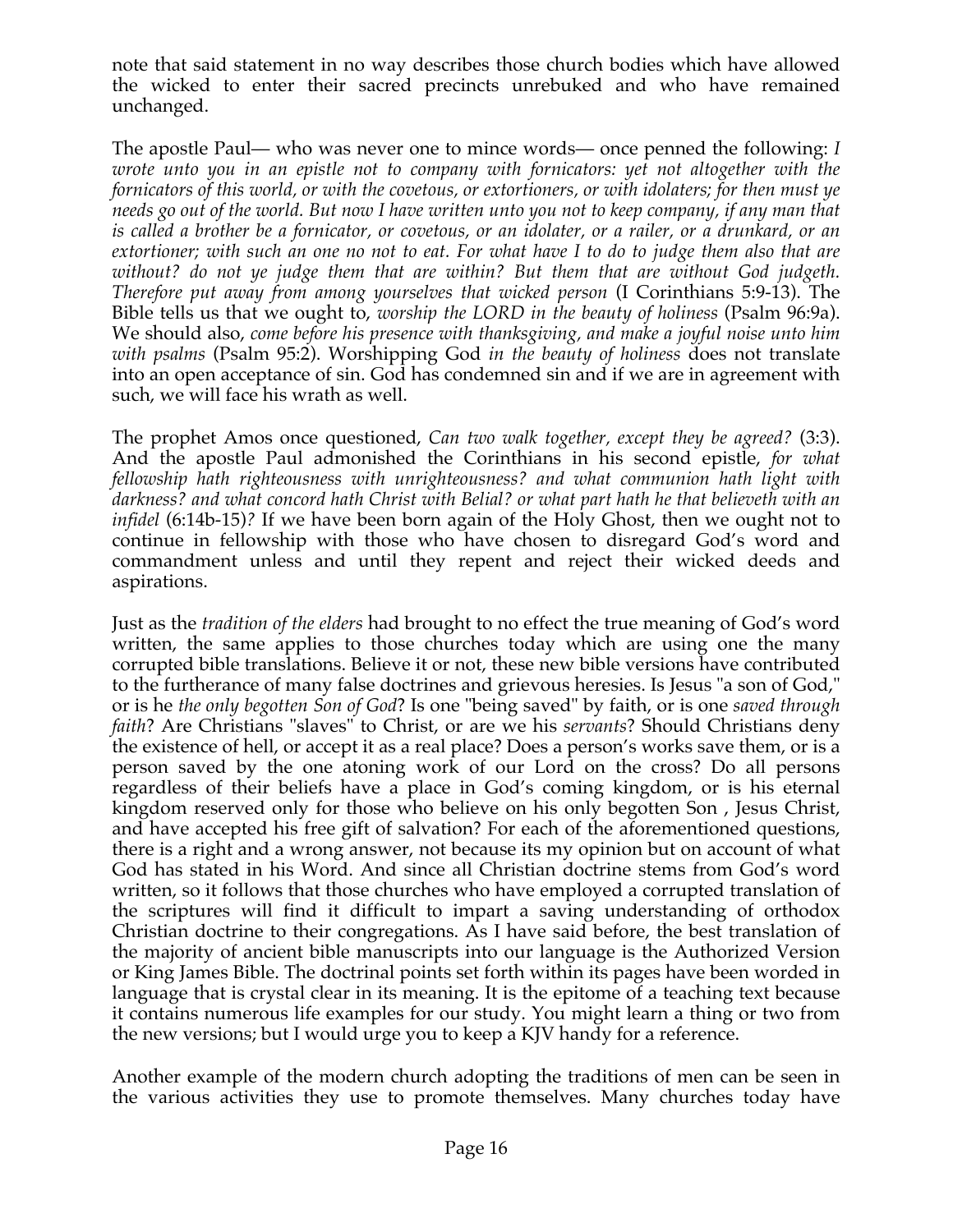become purveyors of yoga, team sports and an assortment of youth gatherings. Some offer church-based luncheons, dinners, musicals, and concerts. But in all these activities where is Great Commission mentioned? You will not find it in the teaching of yoga because it is a pagan Hindu practice. Aside from yoga classes, those other activities while not evil in and of themselves— are not functions which the Church ought to promote. The Church is not supposed to be like the world. The only mission that the Church has been given is to proclaim the gospel to a sin-darkened world.

The early Christians broke bread together at an "open table" which meant that it was open to all brothers and sisters in Christ. They also sang songs that uplifted God's holy name. These hymns were not about the participants, neither were they a show or a performance as they were addressed to God, and their focus was entirely upon him and him alone. The early Church fed the hungry of the household of faith. They did not tolerate evil in their midst, nor was their table and their fellowship open to all without reservation. How many modern churches bother to include a message by the pastor on the necessity for salvation during their various social offerings to the public? The modern church has become so much like the world that if those congregations did not possess a church building you'd have trouble distinguishing them from any other nonprofit organization.

So then, why are so many contemporary church bodies offering such programs to the public devoid of the Great Commission? Church growth is all about numbers both in the pew and the collection plate. Its goal is accomplished without any regard for sound Christian doctrine. So what then may be said of those churches in their quest for more members? As Pastor Ray Baumann once observed, "Church leadership must decide who is going to grow their church. You either grow it with man or with God. God's way produces disciples changed for life; man's way produces attendees that come as they are and leave as they were."

Has this become the new paradigm for church growth: churches filled with people who neither care for God or his wishes? Or, Should we not bring people to a saving knowledge of our Lord and Saviour Jesus Christ so that regardless of where they go to church they will be saved effectually and eternally? I would love to see our mission church grow, but I want only God-fearing and Christ-seeking souls to attend. If we invite the world on its terms, it will come and remain on its terms. We are looking for those who have found as we have, that to love the world is to have enmity with God. We want those who come to reject the world, the flesh and the devil and who are seeking to live in obedience to God's word written.

It is essential for Christians to keep in mind that the *traditions of men* have been carefully crafted by the evil one to have only an appearance of godliness. As St. Paul reminded the Corinthian church concerning those who would feign to be members of the faith, *For such are false apostles, deceitful workers, transforming themselves into the apostles of Christ. And no marvel; for Satan himself is transformed into an angel of light. Therefore it is no great thing if his ministers also be transformed as the ministers of righteousness; whose end shall be according to their works* (II Corinthians 11:13-15).

So judge righteously and be alert. The Bible tells us to, *Be sober, be vigilant; because your adversary the devil, as a roaring lion, walketh about, seeking whom he may devour* (I St. Peter 5:8). There are many deceptive practices which the devil would have the church involved in, and not one of them will advance the gospel of our Lord, or seek the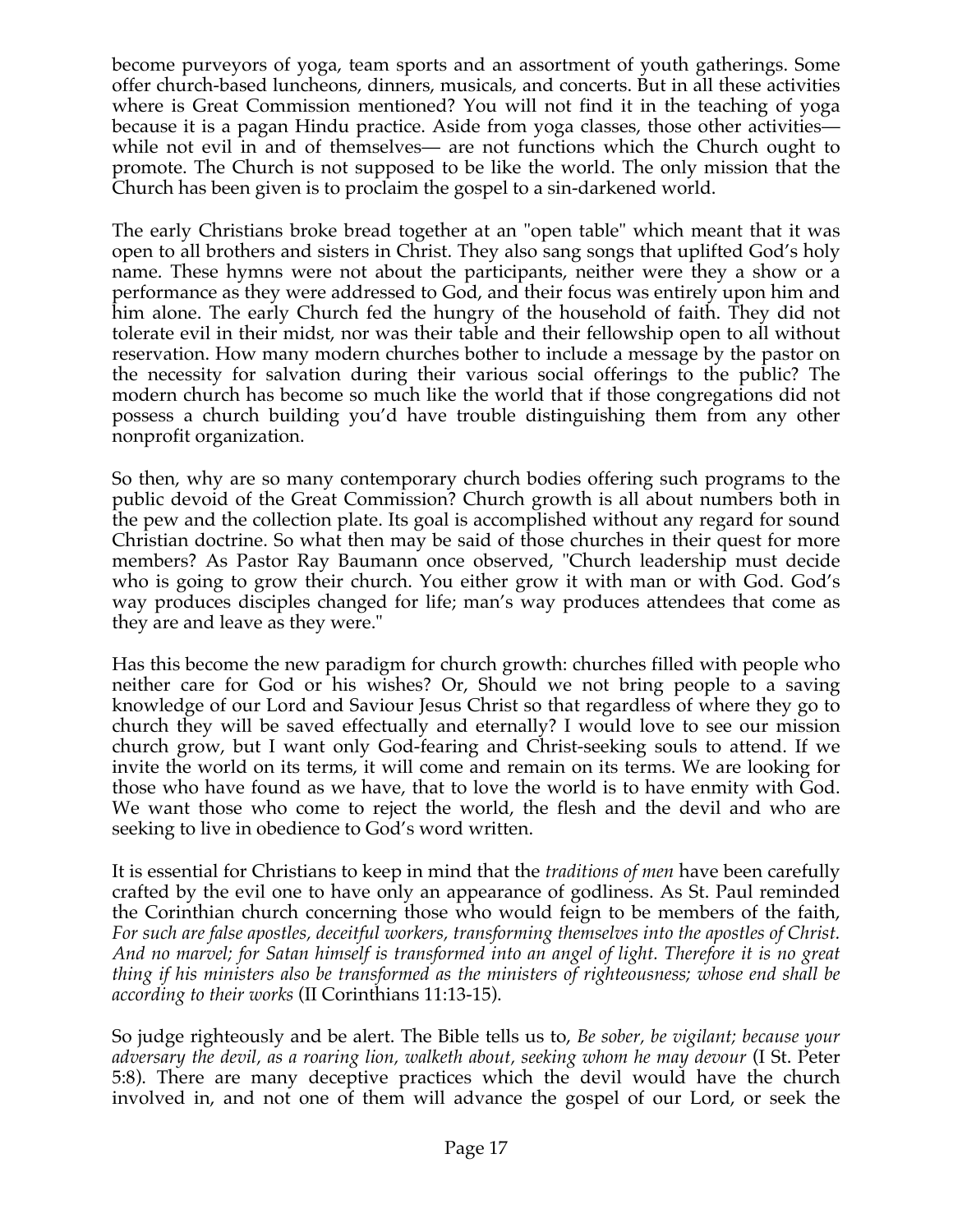salvation of any soul. If are not telling people about our Lord who was crucified for us and died; and who was resurrected and has ascended to the right hand of the Father; and who will come again to bring us to the Father's house where he has prepared a place for us; then we are wasting our time and God's patience. If we ever desire to hear from our Lord's lips the words, *Well done good and faithful servant*, then we had best be about his business and that includes our keeping the world, the flesh and devil outside the doors of our churches.

Let us pray,

**ATHER** keep us always in thy care, and bless us with such an in-filling of thy most **FATHER** keep us always in thy care, and bless us with such an in-filling of thy most holy Spirit that we may discern what traditions are of thee as opposed to those from our adversary; and this we beg in the name of our Lord and Saviour, Jesus Christ. Amen.

Have a blessed week, Bryan+

# *After Church Hospitality*

Sadly, no after church snacks. The same story every week, is it not? The fact is that we are supposed to be on a low carb diet and there really aren't any low carb snacks that appeal to us. So, with no fatted dog nut in sight, we were out of luck! Please someone, between now and next Sunday invent some no-carb dog nuts.

After church goodies providers as currently signed up:

| Date           | Name                                                           |
|----------------|----------------------------------------------------------------|
| 30 June 2012   | <b>Opportunity Available - Fifth Sunday after Trinity</b>      |
| 7 July 2012    | <b>Opportunity Available - Sixth Sunday after Trinity</b>      |
| 14 July 2012   | <b>Opportunity Available - Seventh Sunday after Trinity</b>    |
| 21 July 2012   | <b>Opportunity Available - Eighth Sunday after Trinity</b>     |
| 28 July 2012   | <b>Opportunity Available - Ninth Sunday after Trinity</b>      |
| 4 August 2012  | <b>Opportunity Available - Tenth Sunday after Trinity</b>      |
| 14 August 2012 | <b>Opportunity Available - Eleventh Sunday after Trinity</b>   |
| 18 August 2012 | <b>Opportunity Available - Twelfth Sunday after Trinity</b>    |
| 25 August 2012 | <b>Opportunity Available - Thirteenth Sunday after Trinity</b> |

*People in our Prayers* - http://faithfulcenturionprayerteam.blogspot.com/ **Why? Prayer is an extremely important activity.**

It is not that God knows not our needs, for He surely does. Yet, Jesus commanded us to ask God for those same needs. In addition to the obvious of asking God for help, offering thanksgiving and the like, prayer helps us focus our thoughts on how we might do God's work.

The Prayer Team of the Church of the Faithful Centurion was established to help our members and fellow Christians pray for those in need and to give thanks as well for the blessings we have been granted.

# **Who can be on the list? Do I have to be a member of the Church of the Faithful Centurion to be prayed for?**

No! The only qualification to be on the list is that you want our prayer team to pray for you. We are Christians and are happy to pray for you, no matter who you are. If you want help from God, you are our kind of people.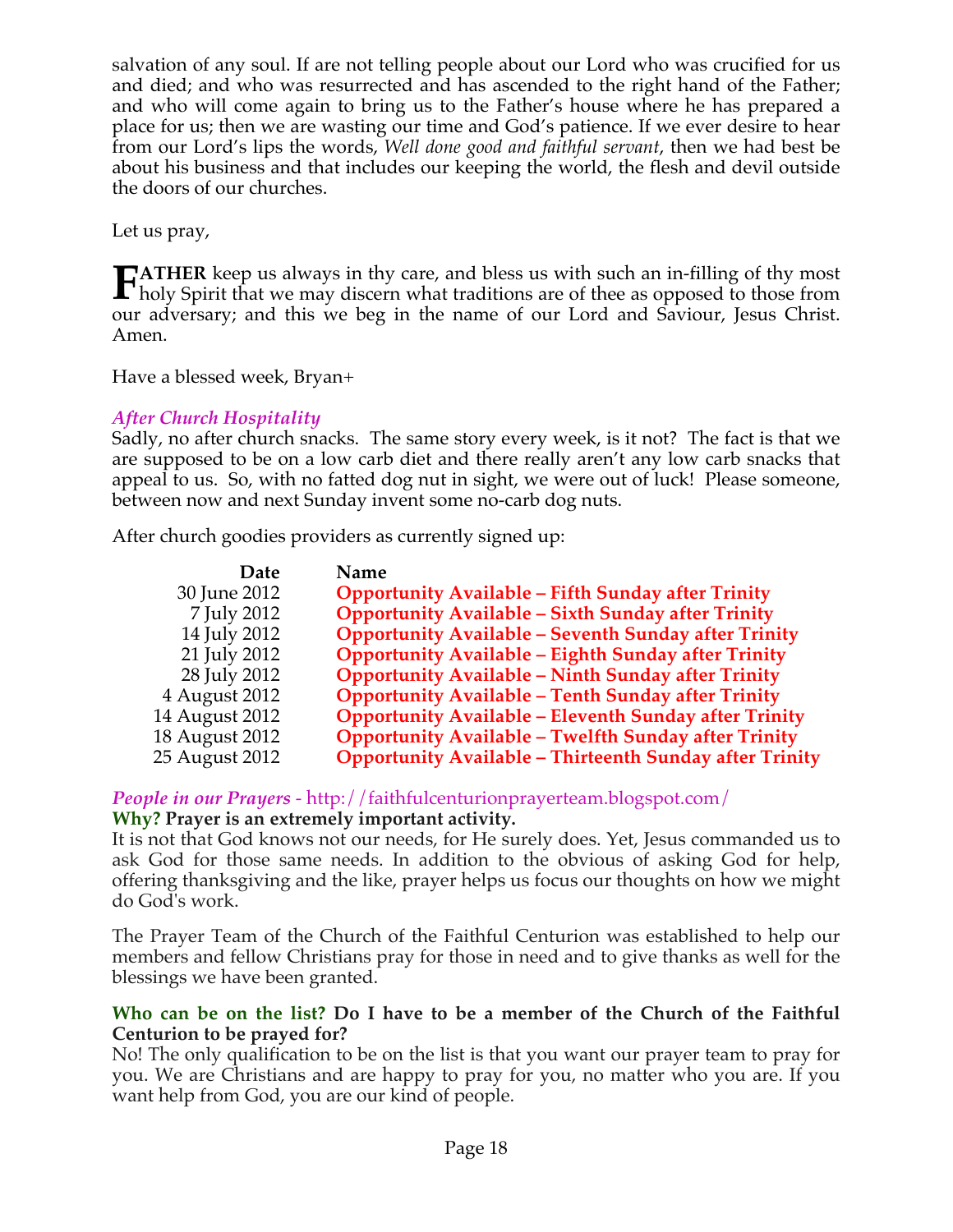# **What is the commitment from the prayer team?**

Each member of the team will pray for the desired outcome at last once per day.

#### **How do I get myself or someone else on the prayer list?**

You can email one of the prayer team leaders: Jack - jack@faithfulcenturion.org or Dru dru@ faithfulcenturion.org, or call the church office at (619) 659-3608 or fill out a prayer card at church.

#### **What should I ask for?**

Depends on what you want. Some people merely want God to be asked to heal their ills and be mentioned by their first name, others want a specific outcome and / or have more of their personal information known to the team. Ask for what you want. It is your desire and need for prayer the team is attempting to meet. For typical examples, see the list below.

#### **Updating the Team**

If you are on our prayer list, or if you have submitted a person that you have asked us to pray for, please update one of the team members or Hap in person, by telephone or email. It helps to be able to pray specifically for these individuals including their specific needs; plus if they get better, it is nice to give thanks!

Please note that on the yellow (maybe green or orange if you get an old one) cards at church, you can ask that those to be prayed for have their names disseminated to the prayer team. Those names will be said in church and appear here. Or, you can ask that their names and purpose be kept confidential, then only Hap will know to pray for them.

*Prayer List Notice – If you have someone on the prayer list and their needs have changed, please let us know. We'd like to update our prayers to reflect the need and most important to give thanks!*

## *Travel*

The entire Langstaff family from Perth is on an *Around the World in 90 Days* tour. Right now they are in Orlando, Florida visiting Mickey! Details here: http://langytravel.blogspot.com

## *Birthday*

Laurel Bessesen celebrated her 90<sup>th</sup> birthday on 26 April 2013. Zachary Gray celebrated his 12<sup>th</sup> birthday today, 23 June 2013!

#### *Loss of Home*

*Sarah* who lost her home and all the contents when her house caught fire and burned to the ground near the end of January 2013. Her beloved dog was taken in the fire. Please pray for Sarah as she has many decisions at this time and help her to know Jesus will be with her to help to make the "crooked road straight."

#### *Move*

- *Jason Naylor and his lovely wife Marla* are currently stationed in Southwest Asia, probably through the end of 2013. Pray for their continued safety and a reasonably tolerable stay in that part of the world.
- *Ryan Hopkins* has moved to Dillsburg, Pennsylvania, to study Dressage Riding through June 2014. Please pray for God's guidance in his life as he works and studies.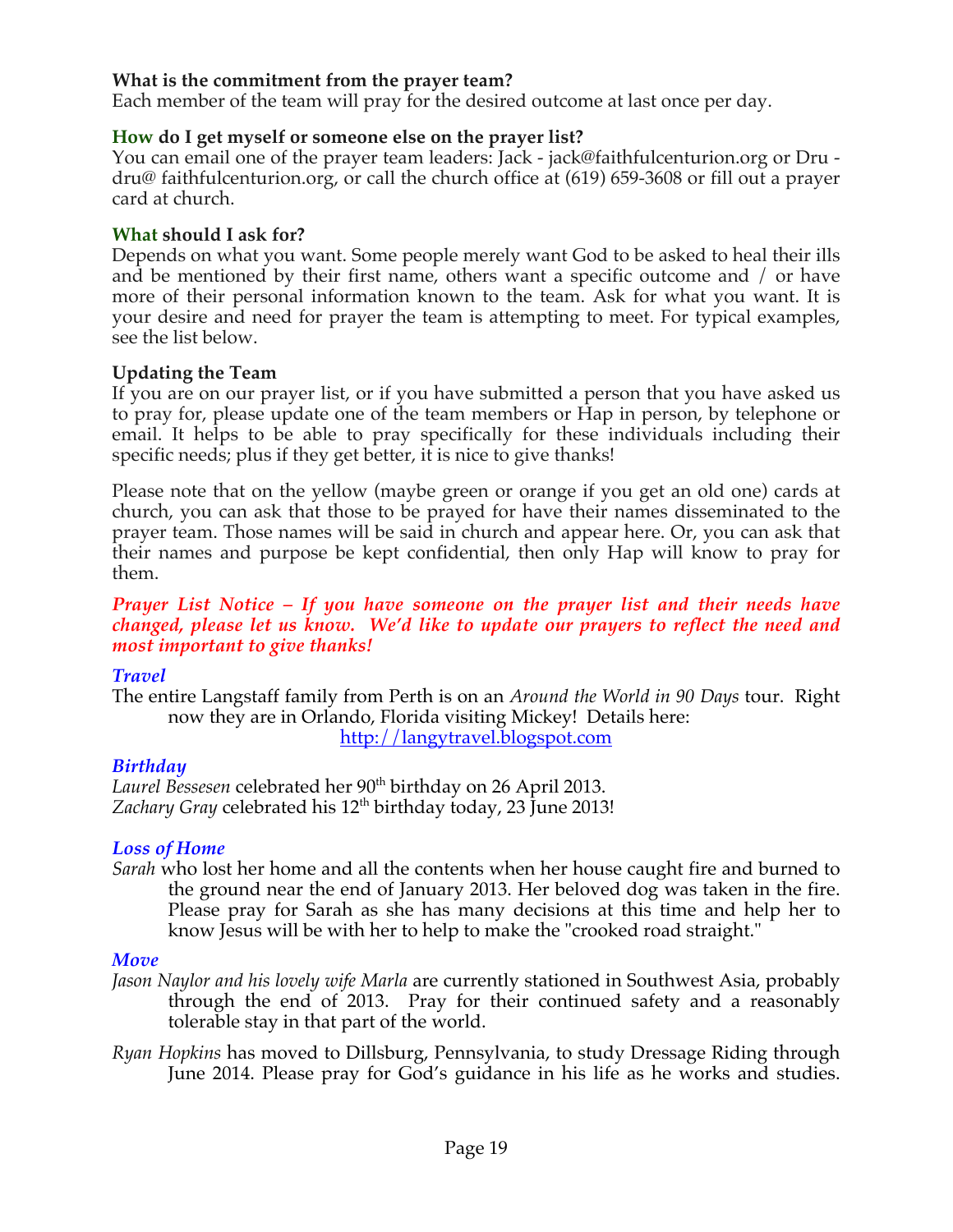Help him to see where God would like him to go from here and how he should get there.

*The Thomas Family* is on a short tour assignment in Guam through August 2013. Please pray for the assignment to continue to go well for Kurt and for Mary and the kids to make new friends. In particular pray that Kristyna and Mitchell will develop good friends and schoolmates there so as to further their development as both Christians and citizens. Things seem to be going well where the sun rises on the United States, so keep praying! Give thanks and ask for continued good developments.

# *Departed*

- *Cleve* passed way the week of 16 June 2013. Please pray for comfort for his family and friends who miss their wonderful husband, father, uncle, combat veteran and faithful servant of the Lord.
- *Dennis Crosby* flew West in his sleep 29 May 2013. Long time friend of Hap and the Air National Guard, pilot star of *Hot Shots* and other bad movies, Dennis will be missed by all those who knew him. Please pray for comfort for his family and friends.
- *Becky Madden* passed away in May after being paralyzed from the neck down as the result of a tragic shooting accident. Her husband is not doing well with all this. Please pray for strength and guidance for her husband.
- *Inez* passed away on 15 May 2013, after a hard fought battle with the results of a right brain ischemic stroke 18 March 2013. Please give thanks for her time here and pray for those who she has left behind that they might put their sadness with our Lord and be happy for Inez.
- *Kathy* is in great need of your prayers, both her mother and sister died. Please pray she can let God carry her sorrow and help her to adjust to their temporary separation.

## *Nearing the end of their time here on earth*

- *Reba* is nearing the end of her time here on earth. Please pray her transition from here to home will be peaceful and with little distress. Pray also for strength and guidance for her family who are here with her now and will of necessity remain behind; in particular for her daughter Lynn with whom she lives and her son in law Bill. Pray for the love of God to stay foremost in their hearts.
- *Polly* is in hospice care with dementia and spinal stenosis. Please pray for her as she prepares to go home to be with her family who have gone before her. Pray for the faith of her family to build and the transition to be good.

## *Homebound or Infirm*

- *Lou* has aspiration pneumonia. Please pray for the infection to be knocked down and for her continued recovery.
- *Frank* has been coping with various ailments from older age. He is in his 90s and it has been a difficult year. Pray he will find comfort in God, that those who provide care to him will pay attention to him, do their best and give him the love we all desire. Pray that the coming year will provide relief to him.
- *Norma, Sara's mother* is in a state of deteriorating health, both physically and mentally, with both onset dementia and Alzheimer's. She is slowly drifting away, though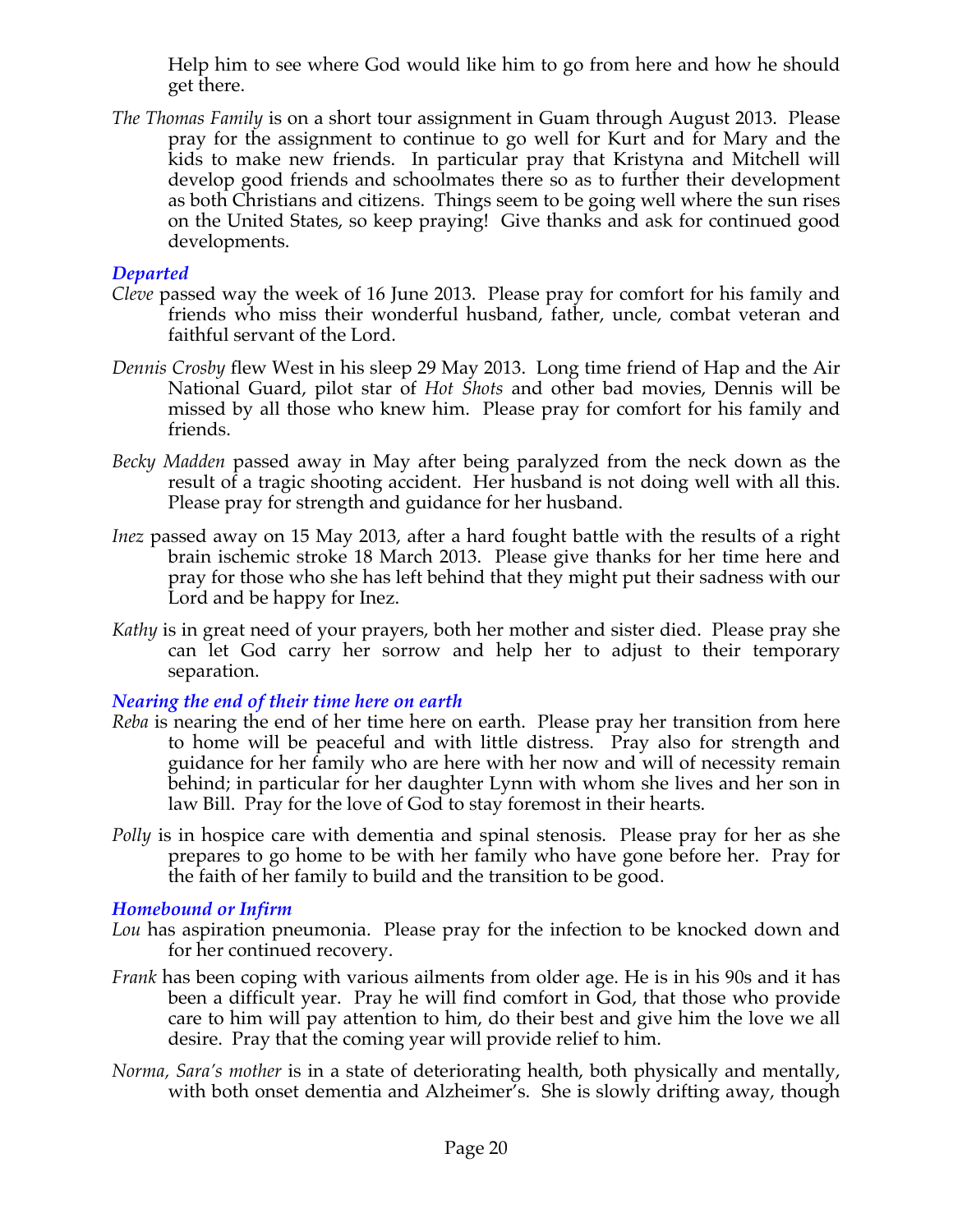she still recognizes Sara and prayer gives her a sense of peace. Please pray for both Sara and her mother to put their cares and worries on God's shoulders so they can deal with the many problems involved.

# *In need of a miracle or understanding of God's Plan*

- *Beth* recently underwent another craniotomy for brain cancer and follow up of progress of the past treatment and surgery; 81 new metastasizes were found. The family and treatment staff is gathered around Beth and family. She is strong in spirit. Let us all pray for God's mercy, grace and God's will to be done for all. It would appear there is no viable treatment at this time. Please pray for a miraculous remission; that her remaining time here on earth might be good. Help Beth and her family put their trust in the Lord and let Him carry their worry. Beth is grateful for all who pray for her and asks you continue to pray for her remaining time here on earth.
- *Pat* has been under treatment for colon cancer for sometime. He has had major complications the last few days and your prayers will be appreciated by family and friends.
- *Sasha* a young lady with a husband and two children had diagnosed with breast cancer whose cells have spread. It would appear there is no viable treatment at this time. Please pray for a miraculous remission; that her remaining time here on earth might be good. Help Sasha and her family, particularly her husband, put their trust in the Lord and let Him carry their worry. Right now she is "comfortable on borrowed time." Sasha is grateful for all who pray for her and asks you continue to pray for her remaining time here on earth.
- *Dorothy* had pneumonia, on checking her lungs they found tumors which permeated the lung area. Further investigation found a primary site in the colon, with the lung being secondary. It would appear there is no viable treatment at this time. Please pray for a miraculous remission; that her remaining time here on earth might be good. Help Dorothy and her family put their trust in the Lord and let Him carry their worry.
- *Scott,* one of our Lord's ministers who collapsed a week ago and is in the ICU of a Medical Center since he had a pulmonary embolism, with a concurrent infection of several bacterial agents. He has stopped breathing on several occasions, and may have undergone brain damage. He currently is on DNR. Please pray for recovery so that he will continue to do his Lord's calling*.*
- *Becky* has fourth stage metastasized lung cancer and is not doing well with chemotherapy treatments. Please pray for Becky and her husband as they are together during this difficult time in their lives.
- *Larry Howes* suffered a fairly severe stroke. 4 December 2012, doctors replaced a valve in a shunt that had been put in about two weeks before, and Larry responded very well. He was able to go home.

Please pray for the medical team treating him to pay attention and do their very best; that the many medical/surgical procedures he will need may succeed, that Larry be given strength and peace in these trials and he may succeed in providing himself with the resources to afford the care he will need.

Pray also for confidence in our Lord for Larry and his family. Larry needs a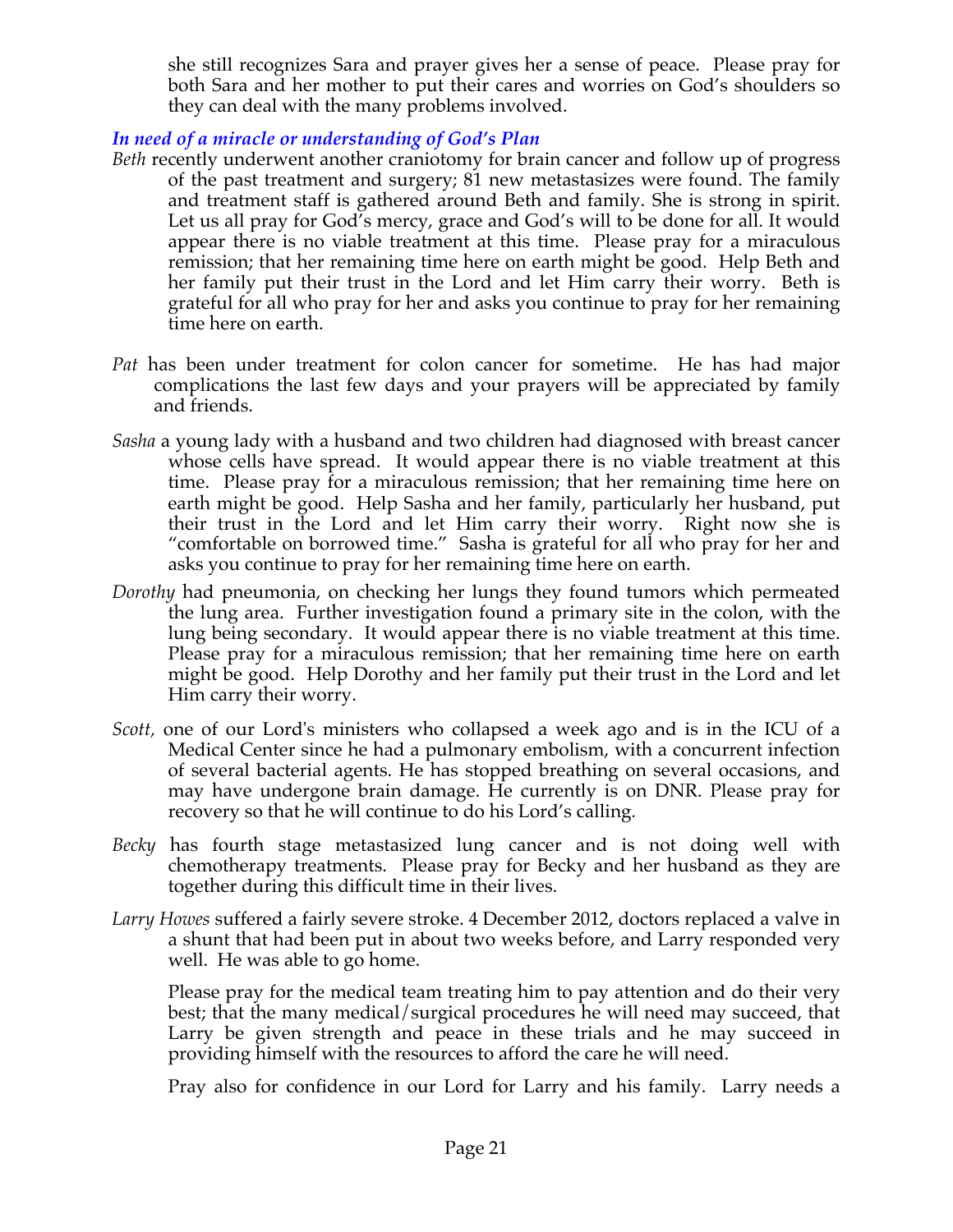miracle, pray for one. Please.

- *Colleen* has been battling pancreatic cancer over the last year and it has now spread to one of her lungs. Please keep her and her family in your prayers.
- *Christine* has cancer of the colon, which spread to her liver; she is receiving chemotherapy and is having difficulty eating. Please pray for the medical team treating her to pay attention and do their very best; pray also for confidence in our Lord for Christine and her family.
- *Todd* and *Kenny* have both been fighting osteocarcinoma for over five years and have been told their time here on earth is nearing its end, absent a miracle from God. Both are ready to go home and leave the pain, but would like to stay. Please pray for them and their families.
- *Colonel Bud Day's* cancer has returned. But, there is good news; Bud has gained some weight, up to 120 now from 110 just a few weeks ago. He is stronger, able to walk around the house using his cane, and has even attended some court hearings. He is in remarkably good spirits, his voice is stronger, and he remains the most inspirational warrior I have ever known. We talked continuously for several hours each visit, and I had the pleasure of listening to a number of great stories about his remarkable life. My dear old Marine friend, Jim Harrison, joined me for the visits. Our friendship goes back to 1961, and Jim arranged to escort me home from Hanoi, meeting me at Gia Lam on March 4, 1973. He has known Bud for many years.

Bud is receiving first class attention from the medical team at Eglin, and they marvel (still after all these years) at how tough and courageous this man is. Bud & Doris' beautiful granddaughter, Bethany, had just arrived for an extended summer visit during her summer college break, and you can see the delight in that in the eyes of Bud.

Always present when you visit Bud is his wonderful sense of humor. As usual, when I come away from visiting Bud, I am again inspired.

He enjoys hearing from friends and sends his regards. He has frequent visitors. Time Ayers had just visited. I took some pictures Angie made during our recent POW reunion at the Nixon Library, and he thoroughly enjoyed seeing and hearing about old friends.

We are blessed to have Bud Day as our leader, our friend and our fellow warrior -- what an amazing warrior and patriot. I know he would like to hear from you. He gets on the computer occasionally, but answering all will be difficult --- and, that is ok. He needs to hear from us regularly.

God Bless Bud and Doris Day, how rich they have made our lives with their friendship. Bud has been an inspiration to all of us for years, this changes nothing. He is well at peace with our Lord and we all hope he stays with us for a while longer.

*- Orson Swindle*

## *Surgery*

*John* will have a Vitrectomy; to address what seems a macular pucker, suck out some "gel" and thereby to marginally improve his vision in his left eye. This will be done on Friday 21 June 2013. He and his family will appreciate your prayers.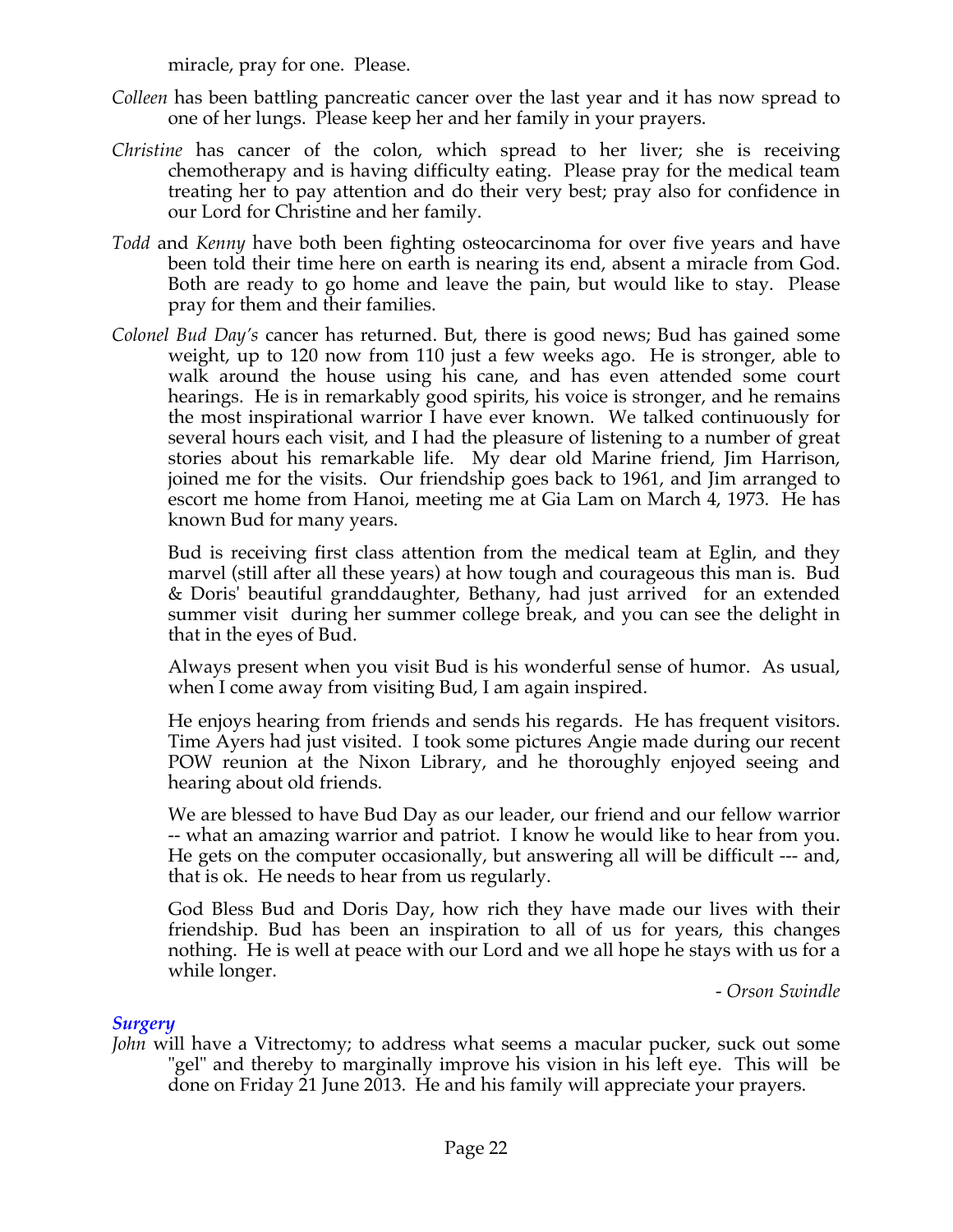- *John* will undergo surgery on Friday 31 May 2013. It is anticipated he will spend an additional 10-12 days at the hospital and then 6 weeks in recovery at home. Please pray for the surgical team to pay attention and to their best and for a good outcome. Pray also that John and family will be able to put their worry on God's shoulders.
- *Dave Pressey*, a bishop with the Anglican Episcopal Church, one of our close fellow jurisdictions, had cataract surgery; his retina tore and he had emergency surgery on Memorial Day. Please give thanks for the surgery having gone well and pray for a full and rapid healing. Pray also for peace of mind for Dave and his family.
- *Eddie* has upcoming bladder surgery. Please pray for the surgical team to pay attention and to their best and for a good outcome. Pray also that Eddie and family will be able to put their worry on God's shoulders.

## *Testing and Treatment*

- *Lana's* doctor found something on her lymph nodes and ovaries. Pray for God's guidance for the medical people treating her that they might find out the source of the problem and best course of treatment. Pray also for peace of mind and trust in God for Lana and her family.
- *Sarah* wife of Rev Geordie (AOC UK) had a cat scan and biopsy which found Stage 3 cancer in her ovaries which appears to have spread to her stomach. She will undergo several weeks of chemotherapy, which prayerfully will allow major surgery to take place.

She is now in her third segment of chemotherapy the pain relief medication seems to be working pretty well. Please pray the chemotherapy will work, the pain medication will also work and Sarah can tolerate the treatment. They trust all will work out in the end and ask God's help for the interim. They ask He guide them and the medical team treating Sarah and that the team pay attention and do their very best. They both ask you pray they will be able to let God carry all their worry.

## *Healing*

- *Virginia* has Sinus and Allergy problems giving her severe problems. Pray that the Doctor will discover why it continues and find a cure.
- *Steve Thornell* had a brain aneurysm which was found before it burst. He is home from the hospital and working hard on recovery. He lacks energy from seven days in the hospital. His doctor told him he has to make serious life changes. One of the two main arteries in the back of the head is now completely closed. He must take blood thinners, he has thick blood and recent chemotherapy made it worse. Steve has always operated at 110 percent, he needs help to slow down. Please pray for trust in the Lord and a full and rapid recovery. Pray for peace of mind for Steve and his family.
- *Ester Whidett (Wilson)*, Mark Wilson's mother, has congestive heart failure and has not been doing well. She was in the hospital due to excessive fluid buildup, which seems to have been controlled and is now home. It seems that regular medicine intake under Mark's watchful eye has been very helpful and she is doing much better. Please give thanks for this. Pray she will be able to keep her medications under control and continue to do well at home. Please pray for her to place all her trust in God and let Him carry her concerns. Pray also for her daughters who are now taking over her care.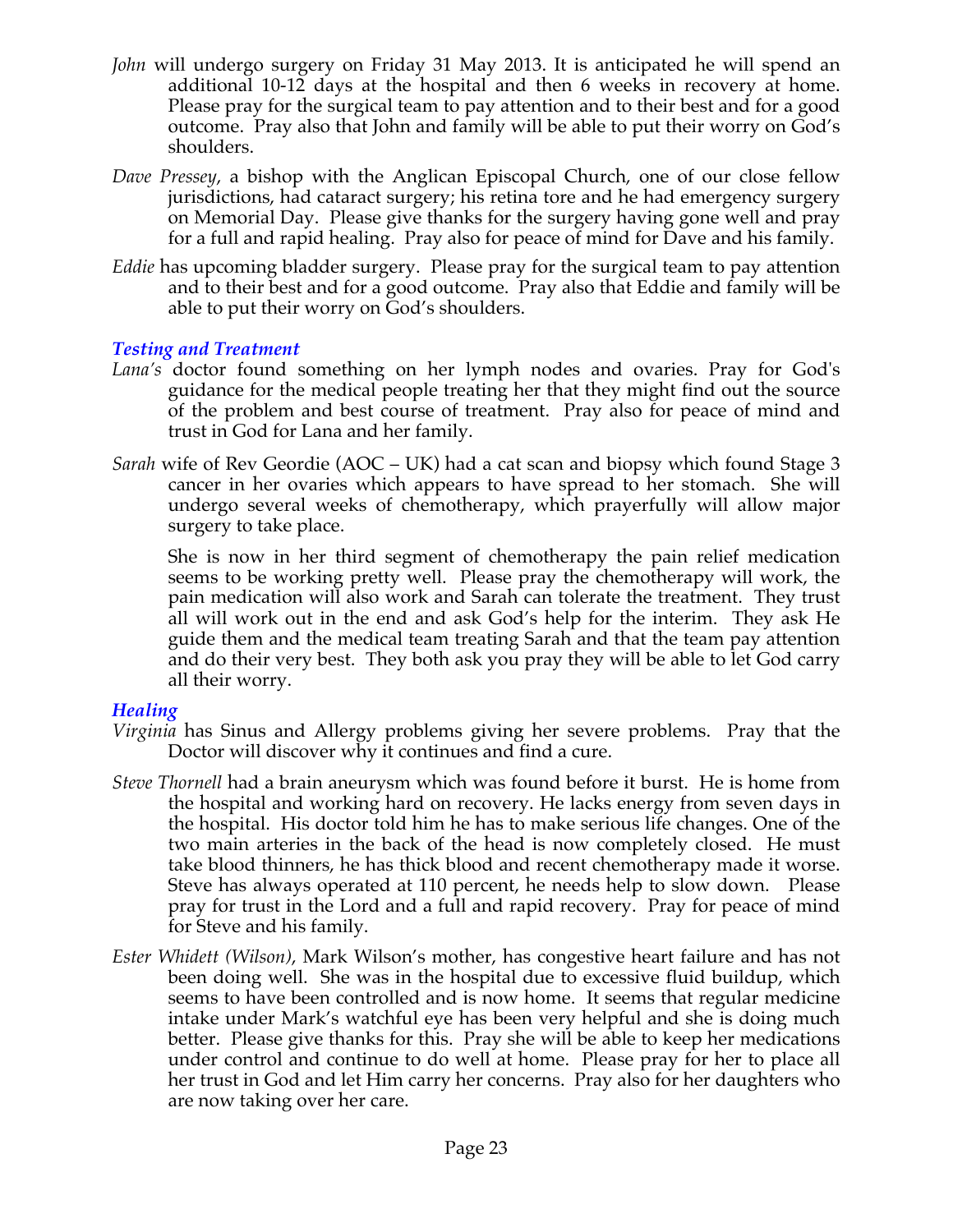- *Arlen* is receiving treatment for lung cancer and recently experienced a ruptured colon during treatment. She is alone in Oregon but does have a friend who has traveled a great distance to be at her side. Please pray for guidance for the medical team treating her and for strength and trust for Arlen.
- *Oscar* discovered some time ago he had blood clots in his leg and lung. He has been treated for them and has not been cured. He now will be facing surgery. Please keep him in your prayers.
- *Angela* had an ischemic stroke (clot). Please pray for guidance for the medical team treating her and for strength and trust for Angela. Please pray also that she and her family might put their worries on our Lord's back so she can work hard towards recovery.
- *Nora* had a stroke mid February 2013. Please pray for guidance for the medical team treating her and for strength and trust for Nora. Please pray also that she and her family might put their worries on our Lord's back so she can work hard towards recovery.
- *Linda* has been hospitalized for several days with a gastrointestinal problem. Please pray for guidance for the medical team treating her and for strength and trust for Linda.
- *Dester* is suffering from unknown skin and diseases. Please guide the medical team treating him to find out what the problem is and cure it. Pray also for Dester to trust in the Lord.
- *Lee* has Arterial Fibrillation; the medical people are not sure how to help her. Please pray for guidance for the team treating her and for Lee and her family to make the right decisions regarding treatment..
- *Nell* recently adopted two children and has just been diagnosed with multiple myeloma.
- *Sarah* is recovering from a stroke, but fell and broke bones. Please pray for her peace of mind and rapid and full recovery. Pray for trust in God for her and her family.
- *Mary Lou* has been suffering with seizures. She was in the hospital with a 24 hour monitor and is being sent home from the hospital with two medications and orders to return in 2 months for another MRI to review whatever is going on in her brain. Please pray for guidance for the medical people treating her, as well as peace of mind and trust in God for her and her family.
- *Kathleen* has spent the last two weeks in the hospital. She has been diagnosed with colitis, shingles and possibly colon cancer. Pray she will be comfortable and begin to heal.
- *Rachel* has Mitochondrial Myopathy. This is a hereditary disease of the muscles and they do not have a cure for it. Part of her pain is her family does not believe she is indeed ill, as she appears to be just fine. Please pray her family will learn the truth and be supportive of her; pray also the medical people treating her will find the right measures to minimize the disease. Most particularly pray for Rachel's trust in God.
- *Nicolas* is in the hospital with serious symptoms of a heart disorder. Please pray for peace of mind for him and guidance for the medical team looking for the cause and cure.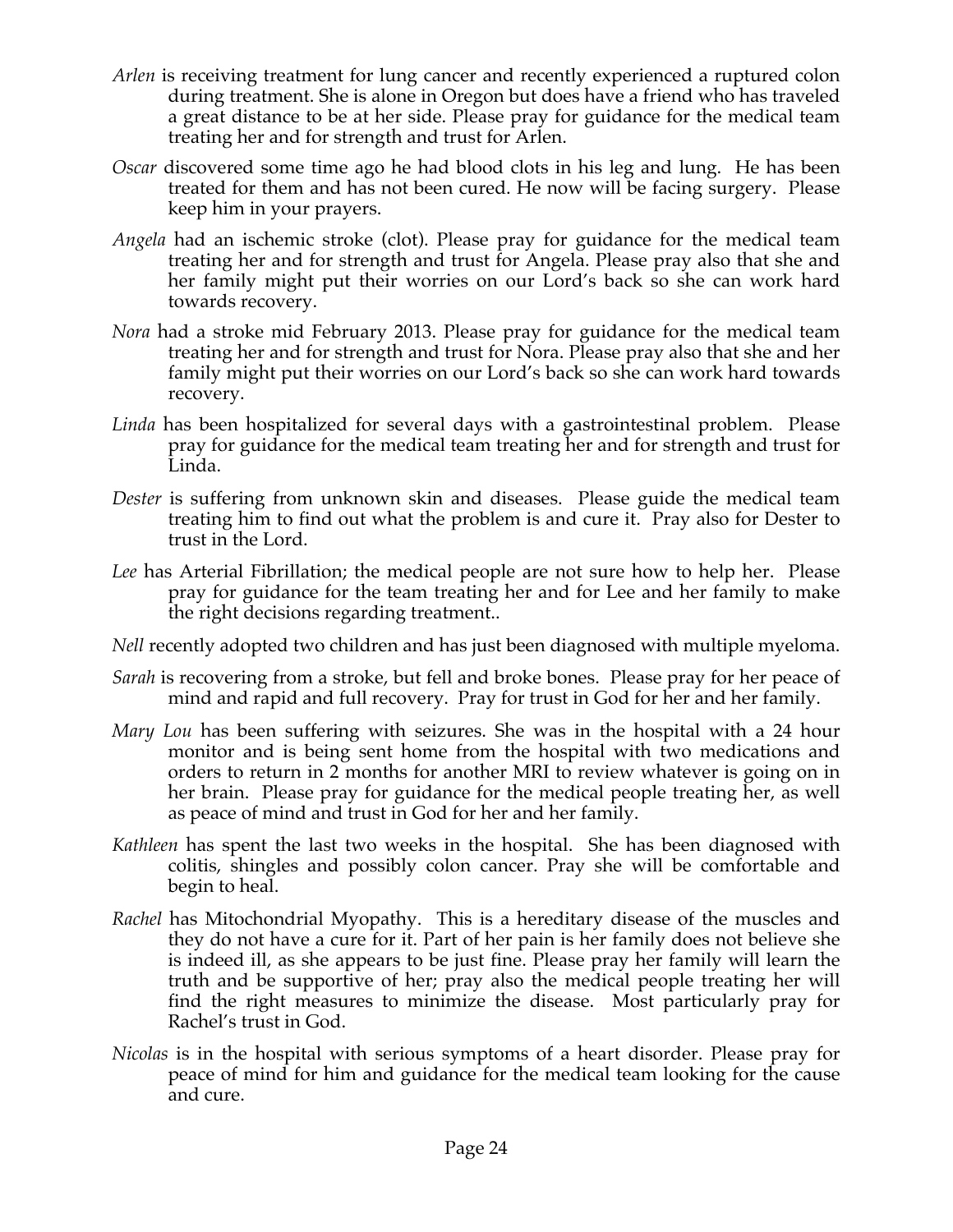- *Mrs. Baek* an elderly women fell and injured her spine. Doctors cannot repair the spinal injury due to her age. She fell again the morning of 12 December 2012, breaking her collar bone which is also untreatable. Mrs. Baek is in severe pain and will appreciate your prayers.
- *Juanita* is a young girl who was in a coma because of a blood disease. She has not come out and is gaining strength. They are awaiting results from blood samples. Her family thanks you for your prayers and asks that you continue.
- *Barbara* had a accident while cooking and the pressure cooker blew up in her face, causing second and third degree burns over her face and upper body. Because of this she has incurred kidney problems and may need a transplant.
- *George* had foot surgery. Please give thanks for the surgery and pray for a full and rapid recovery.
- *Nellie* is in the emergency room of a hospital in a great deal of pain. Please pray for peace of mind for her and guidance for the medical team looking for the cause and cure.
- *Lauralee Meade* underwent a lumpectomy on Friday after Thanksgiving. A further anomaly has been discovered and she had additional preventative radiation treatment. Please pray for a complete remission of the cancer. Pray also Lauralee will maintain her great attitude and trust in God.
- *Kevin Gerhart* discovered cancer on his neck. He underwent radiation and chemotherapy. Please pray for the medical team treating Kevin that they might pay attention, do their very best and find the source; that the treatment might be successful and he might live a long and healthy life to His honor and glory. Pray also for trust in God and peace of mind for Kevin, his wife and family.
- *Bill, Sara's husband,* had a third abdominal surgery on 22 November 2011, to remove a tumor. Bill is doing better keeping the doctor's instructions, for which we are all grateful, including taking chemotherapy once a day for two more years. He has radically decreased the consumption of alcohol and eating at least mostly properly. Please pray for help for him to continue do all this. Please pray also that Bill might turn his heart outward to help those around him, as well as live a long and healthy life to the honor and glory of God. Pray also for peace of mind for Bill and his wife Sara.
- *Kay Denton* (Mrs. Kay) has had a chest infection, perhaps viral, but seems to be getting better. She actually sent an iMessage last week, but did not hang around for a response a minute later! Please pray for continued peace of mind for Mrs. Kay and her family. Give thanks for her trust in the Lord and her positive attitude.
- *Matt Alcantara*, age 15, has Osteosarcoma (bone cancer), a very rare and often lethal form of cancer with limited treatment options. This is a disease that is about 90 percent fatal in a couple of years. He has no hip joint on one side, but he walks and swims! Courage? Guts? You bet! Please also give thanks for the great faith of Matt and his entire family. Their faith and trust is a wonderful example for each and every one of us. But, now is not the time to stop praying. Actually, it never is the time to stop praying!
- *Judith Clingwall*, is afflicted with Multiple Sclerosis (MS). She is currently in Laurel Place, an extended care facility in Surrey, British Columbia. Judith's condition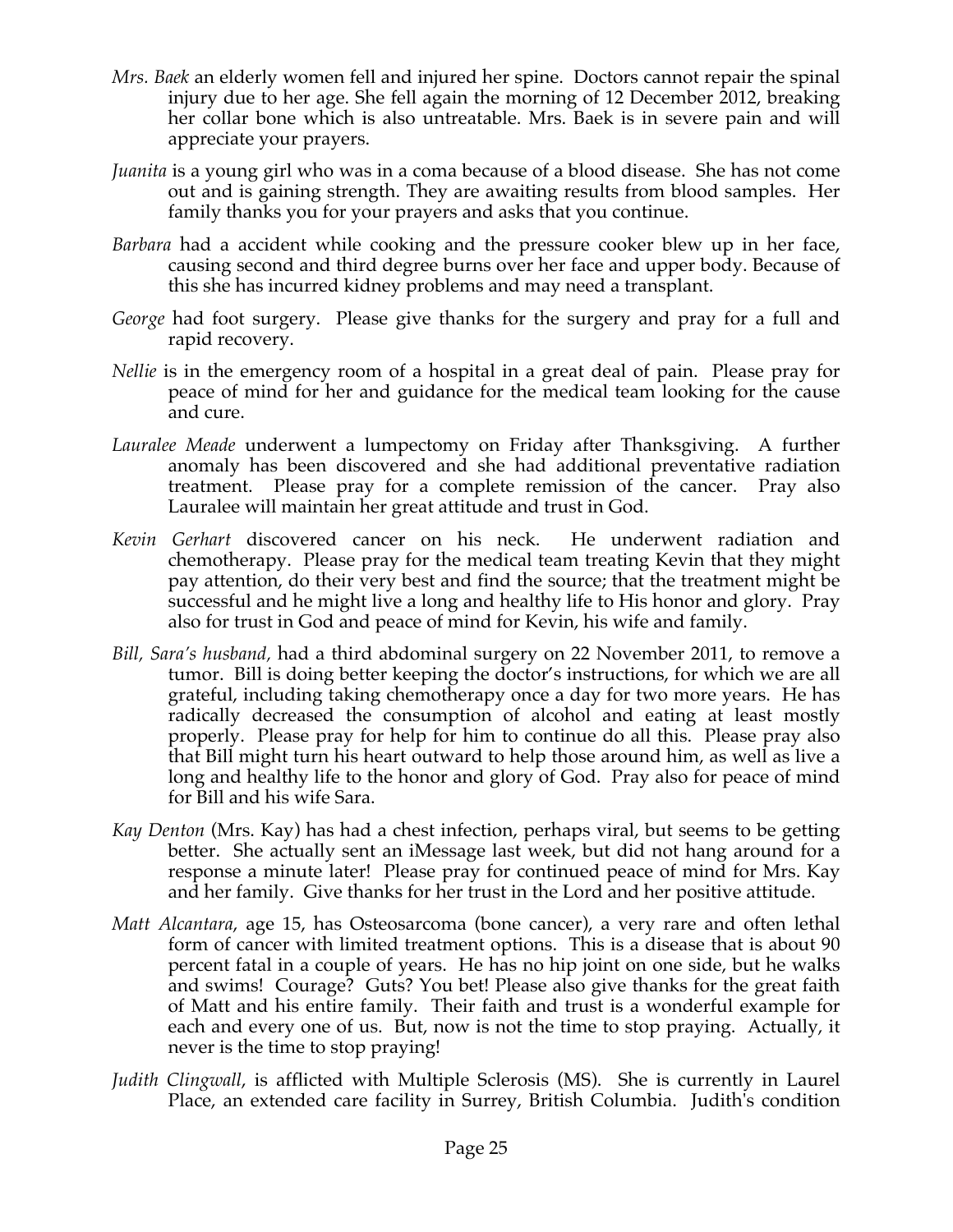has worsened recently. Please pray for her to take an active part in her own life, for her strength, peace of mind, trust in God and remission of the disease so she might return home to her family. Pray also for strength for her husband Martin as he deals with all the problems and stress of Judith's situation.

- *Vince (age 15),* reoccurrence of Osteosarcoma, recent testing found a nickel sized tumor in his lungs. The doctors are consulting with a specialist in Houston. Please pray for guidance for the medical team and for peace of mind for Vince and his family.
- *Obra Gray* continues to take day by day. Please continue to keep Obra in your prayers, and give him the strength of knowing the Lord is with him and will never forsake him. Obra needs security of what lies ahead of him, and only the Lord can grant the solace to answer his prayer.

# *Thanksgiving and Continued Healing*

- *Pastor Roy* underwent full knee replacement surgery Monday 10 June 2013. Please give thanks for a successful surgery and pray for a full and rapid recovery.
- *Jo* an elderly woman has had a spinal disk infection and been on antibiotics for a long time. Jo was getting better but had a downward spiral. She has now recovered to the point she has been able to get out of the hospital. Please give thanks for this wonderful development.
- *Mike Wysocki* returned home from once in a life time fly-cruise-fly Around the World in 41 Days trip that almost turned into a end of life time trip. Mike caught pneumonia and his left eye has been identified with a highly contagious infection. He is out of the hospital, home and working on recovery. After a hard hitting drug course, Mike has vision back in his eye and the pneumonia is almost gone. Please give thanks for the great progress and pray for a full and rapid recovery.
- *Eden (2)* is doing much better now and seeing a specialist for her stomach problem. Please give thanks for the progress and pray for peace of mind and trust in God for her and her family as well as guidance for the medical team treating her.
- *Jim's* infected blister on the bottom of his foot has apparently healed without the infection getting into his blood stream or compromising his lungs or heart. Please give thanks for the great result and pray he will be able to come home soon.
- *James* had surgery the morning of 4 April 2013 at Cancer Treatment Centers of America which appears to have gone well. The pathology report found the high grade carcinoma cancer was confined to the bladder. There was no sign of cancer in surrounding areas, tissues, organs, etc. The Sovereign King of heaven and earth has blessed Jim immensely; he will not have to endure chemo or radiation, he will continue with various tests and see the physicians. Please give thanks for the good result and the work of the surgical team paying attention and doing their very best. Pray for James' continued recovery and for him and his wife Dawn to be able to put their worry and concern on His Back.
- *Brian* has now finished the chemotherapy and final radiation treatment for his upper lung and bronchial area cancer, which seems to have gone well; the burning is almost gone which is very good. The best news is a CT Scan on Monday of Holy Week found no indication of the cancer followed by what seems to be good CT and PET Scans on 15 May 2013. Please give thanks for this great news and pray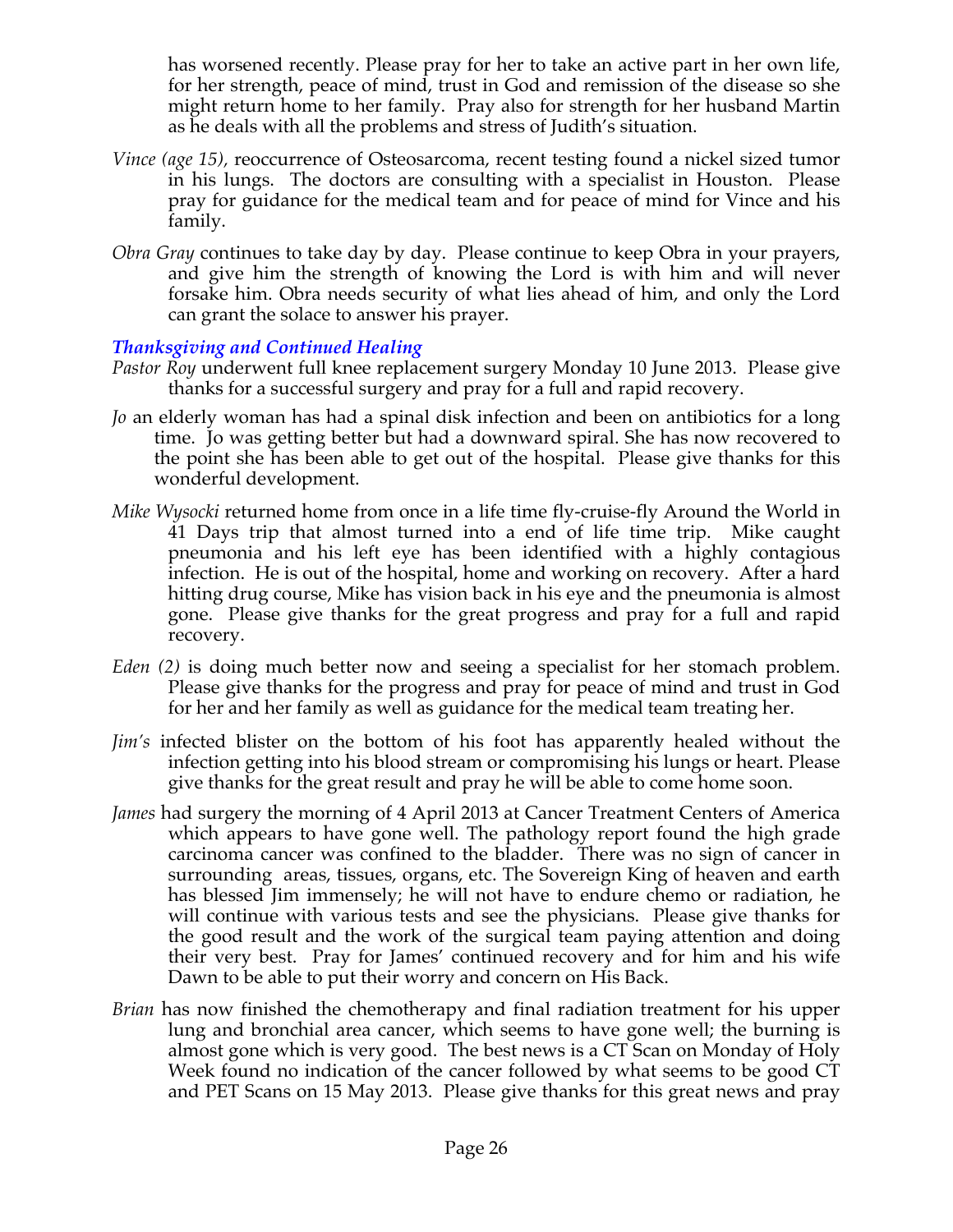for continued good things to go on. His throat started closing up, but was stretched on Friday and seems to be reacting well. Brian is gaining strength, please give thanks for this. Please also pray Brian will rest and not over extend himself. Please pray for peace of mind and trust in God for Brian and his fiancé Mel, so he can rest and gain strength; pray for the medical team treating him to continue to pay close attention and do their very best; pray also he can quit smoking.

- *Jeff* had successful surgery on Monday 4 March 2013, at Vanderbilt Medical Center to remove his esophagus as the doctors felt this is the only remedy for precancerous and cancerous cells in his esophagus and stomach. Please give thanks for the successful surgery and pray that his pain level will go down and he will recover quickly. Pray for Jeff and his family to keep their faith in God and let him carry their worries.
- *Rick* is recovering from hip replacement surgery in the middle of February 2013.
- *Buzz Baron* had C5-6 surgery the morning of 3 March 2013, which went well. Please give thanks for the surgical team paying attention and doing their best and for a good result; pray also for a full and rapid recovery.
- *Karen* had surgery the afternoon of 1 March 2013 to remove a spot on her lung; the surgery went well and the spot was benign. Please give thanks for the great result. Pray also for continued trust in God and peace of mind for Karen, as well as a rapid recovery.
- *Dick*'s left arm was amputated after treating for Merkel Cell carcinoma over a year. He is now believed to be cancer free and is waiting to be fitted with an artificial arm. Please join Dick and his family in giving thanks to Our Lord Jesus Christ for his recovery as well as for their trust in God.
- *Traci* had surgery colon cancer on 27 December 2012. The surgery went very well and she appears to be cancer free. But, she had a pulmonary embolism and another clot in the artery to the spleen which will keep her in the hospital for at least several days. Traci is beginning to be weary of her medical situation. Please pray that she will not become despondent. Pray that she will open her heart to God's Grace that He might enter in to her heart and strengthen her.
- *Bob Smouse* had shoulder surgery on 28 November 2012. He would appreciate your thanksgiving prayers. While the surgery apparently went well, he is still in pain and would also appreciate prayers for continued healing and the pain to subside. He promises to work very hard on recovery therapy.
- *Carol Stone*, the sweet wife of Mike Stone, seems to have recovered far better than expected from a severe brain bleed. She thinks she can walk, etc., even though she cannot. She has improved and is nearly able to stand up by herself; this makes it almost certain that she will have another fall. Presently she can stand and walk a little with a great deal of assistance. Hopefully this means she will ultimately be able to walk, at least with the aid of a walker or cane. What's holding her back at the moment is her cognitive deficits and they are trying to find a place to get her more therapy

Please pray for peace of mind and trust in God for Mike, guidance for the medical team treating Carol and strength for Carol as well as faith and trust. No one can ever understand the why of these things here on earth. Sara who passed this request on asks that you pray in both faith and hope.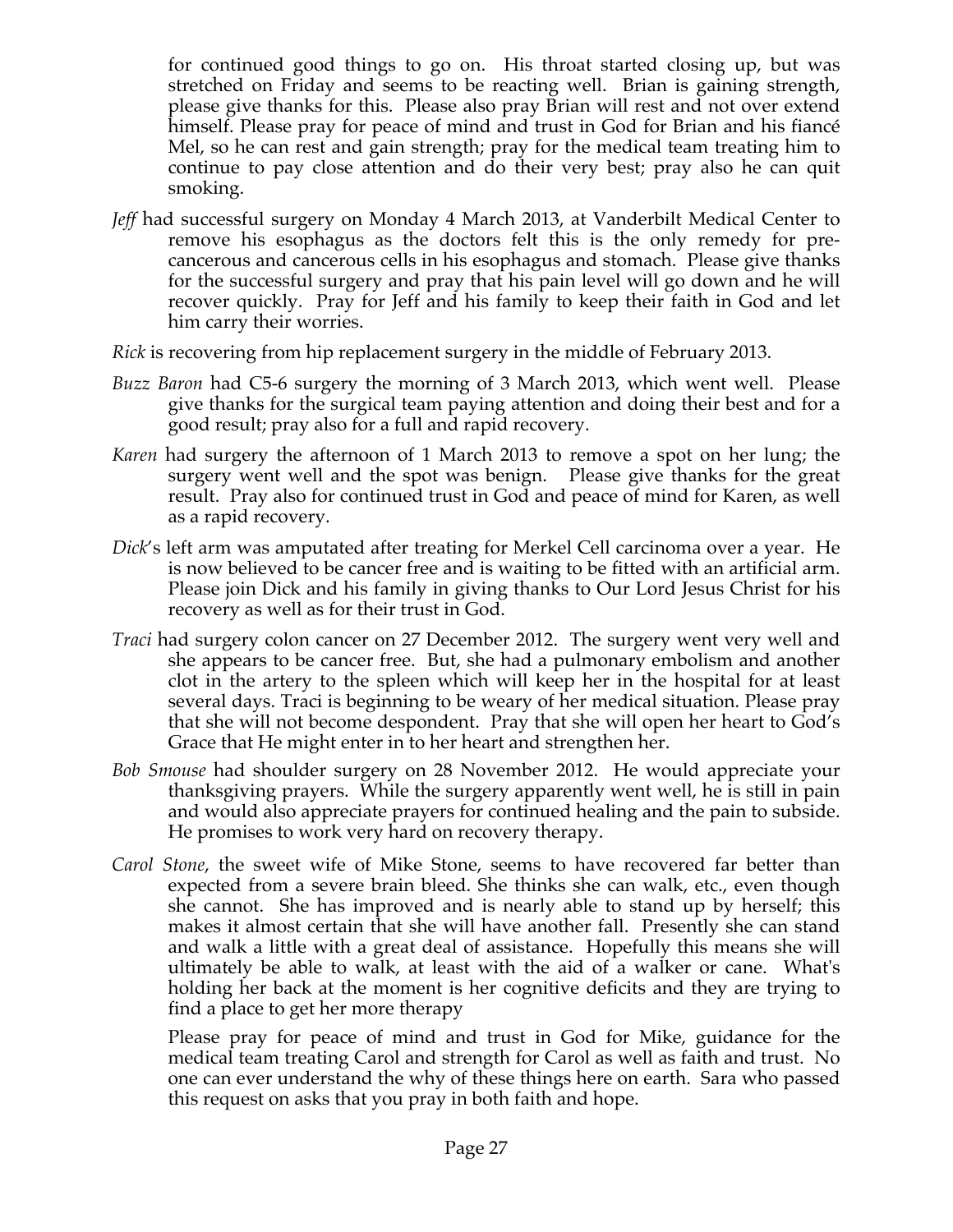## *Business*

*Mark's* business is in difficulty. He works in a shrinking field, of which he is one of the country's true masters, but there is little work available. He asks that you pray that he can find a way to survive in his industry, which he loves and needs his talents. Pray he can find new sources of business and new ways of doing things, perhaps someone to partner with to better use his talents. Pray also for those who work for and with him that they might do their best to help.

# *Employment*

- *Catherine and Lewis* are at a low ebb due to a struggle for employment. Your fervent prayers will be appreciated.
- *Lori* is considering a potential change in her employment. Please pray for God's guidance in considering all aspect of her potential work.
- *Rodriguez Family* are looking for work. It seems many obstacles have been put in their way of finding employment. Please pray they will find employment with a firm that will be able to use their considerable skill and hard work to benefit both the firm and the family.
- *Sarah* is concerned about the future with her company. She would appreciate prayers for her continued employment and that her firm might find more and better ways to use her considerable skills.

## *Financial Guidance and Healing*

*David and Lorna* are having financial problems. They are trying to find a smaller home which may be more affordable. *Lorna* has had an ongoing battle with brain cancer, her trips back and forth to the hospital have drained their finances to the point they sometimes struggle to have enough food in the house. Pleaser pray for Lorna's healing and guidance on how they might handle the financial difficulties in which they have found themselves.

## *Guidance*

*Dennis* has some decisions to make and will appreciate our Lord's guidance.

*Earl* to read and understand Scriptures he has been given.

- *Steve Sundberg* had a heart attack after Easter 2011, then a five-way heart by-pass. In addition to the bypass surgery, he has been through a horrible divorce and lost his job after some 30 years service. Steve is very thrifty and a good investor so he is reasonably ok financially. The best thing is that he has trust in the Lord.
- *Jeanette* has had many members of her family die from diabetes and several are near death now. Jeanette does not know the Lord and is despondent and perplexed about her family and herself. Please pray she can open her heart to allow the Holy Ghost in to bring her knowledge and understanding.
- *Christy* just lost her sister in an automobile accident; this follows closely the loss of two family. Please pray she can let our Lord Jesus Christ carry all her sorry, worry and care at this extremely difficult and stressful time.
- *Dr. Elizabeth Raj* is teaching a biblical approach to the psychological problems facing many in our society today. She is battling against the growing influence of worldly psychology adopted by the churches themselves. Elizabeth constantly stresses answers are found between the covers of that precious Book, the Holy Bible. Please pray for encouragement, strength, fortitude and courage for her.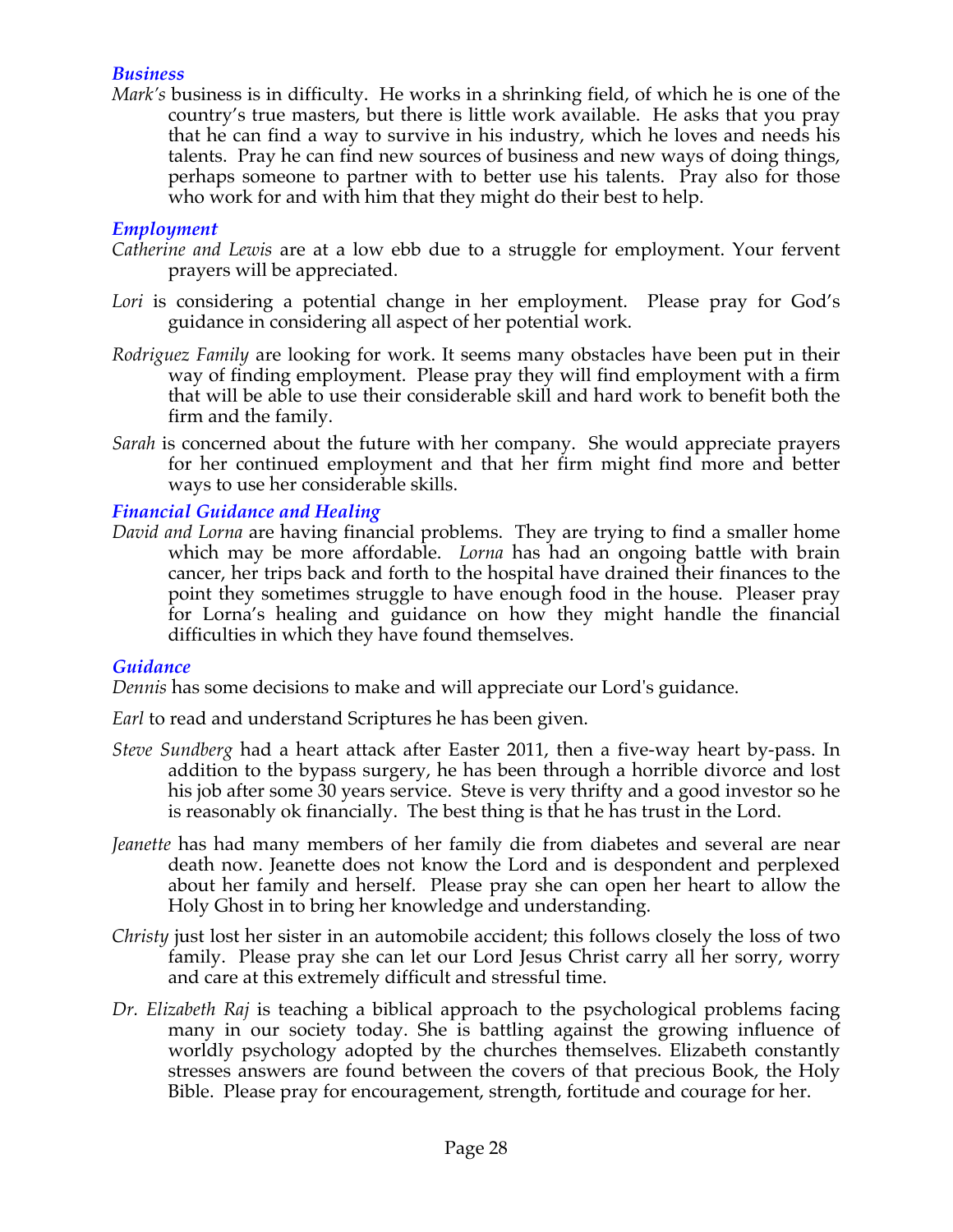- *Daniel and Danielle* are experiencing family strife as a result of custodial issues with a daughter. Please pray they and those they strive with might look to the child's best interests in their time of difficulty and disagreement; to work for her best interests and not use her as a weapon amongst themselves.
- *Abigail* is a teenager who has behavior problems. She feels she is in an area of mental darkness. Please pray that she might look to God for help and not within herself.
- *Sara* asks that you pray for guidance for her as she deals with the stresses of her family and life. Pray that she can separate those things which she can affect from those things which she cannot and give her grace to accept that she cannot do everything and can only change those things within her control. She asks for God's help to grow her business while keeping up with the needs of her mother and husband and healing her own problems.

*Jacquie* to open her heart to God and accept His Love and Grace.

*Hap* asks you to pray he might be able to trust God will help him make the right decisions at the right time and not to worry uselessly, to change those things he can change, accept those things he cannot change, sleep well to be able to do the correct things with a clear head and that he will open his heart to the Holy Ghost.

# *Thanksgiving*

- *Betsy* has fully recovered from her sprained ankle and give thanks for the rapid recovery, she asks you do likewise.
- *David* has been able to return to the ministry after a heart attack mid February 2013, and stent insertion, he is now home. Please join David in giving thanks for his survival and recovery.

# *AOC Congregations*

- *Saint Joseph of Arimathea Anglican Orthodox Church* is under a lot of stress. We all are, but they need even more prayer. Rev Roger Jessup, their wonderful minister, is pressed by the duties of a primary care giver, in addition to all the worries of this world. They have one of their family's primary breadwinners who will be soon unemployed, absent His intervention. Roger's niece will lose her job at the end of the year when her tech center shuts down. As Rev Roger said so eloquently, "We must pray for those who mean us harm and deprive us of our property are our enemies: Our LORD has so commanded us." We must pray they will see light and cleave to it while turning their backs on the Prince of this World. Equally important, we must pray that the Lord will raise up a political leader from among us as He has done in the past. Pray also for trust in God for each member of the parish and for them to find economic relief.
- *Rev Rick Reid* is the minister of the new AOC congregation in Newton, North Carolina, Saint Andrews Anglican Church. Their first Sunday was 5 May 2013. Please pray Rick will be able to bring God's Word to the people in and near Newton.
- *Reverend Wilson Menoia* has one of the new congregations in the Solomon Islands. The Rev. Menoia and his members in the Temotu Province were recently hit by the tsunami and you all prayed for and helped the members then. Now they are facing a tsunami of human beings (works of the Devil) and ask that you pray for them. They are in the Eastern end of the Islands and a ways away from the established congregations in these islands. Please pray for them as they bring souls to Christ as they establish His Church.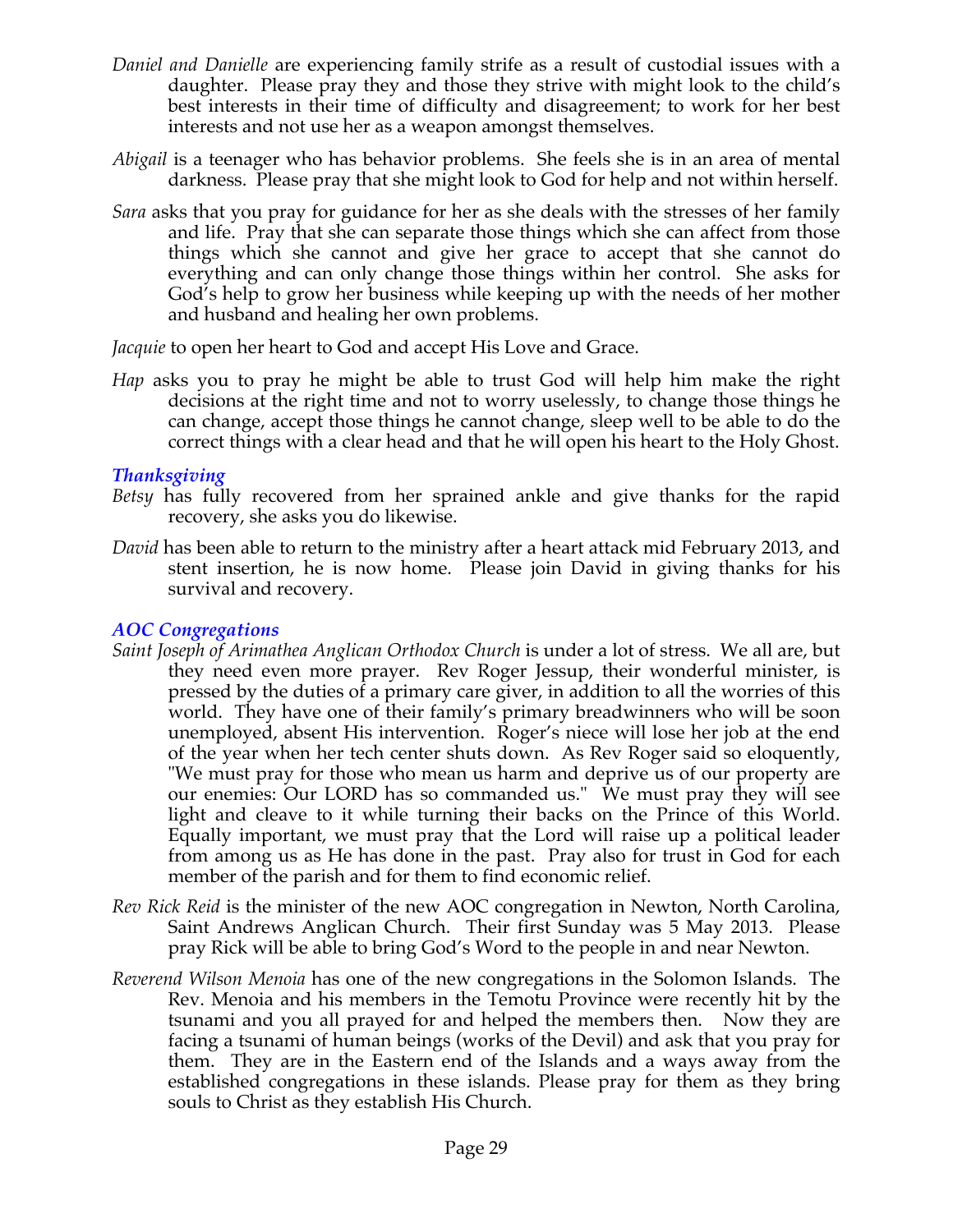## *Guidance for Ministers*

*Rev LTC Al Ryan* has been appointed Deacon-In-Charge of the mission parish of St. Augustine of Canterbury Anglican Church, Anglican Church in America (ACA) parish in Old Orchard Beach, Maine. It is a small but growing mission, which has been plagued by clergy change. Al, the diocesan pilot, has been appointed for one year, during which time he is to help them identify what their needs are for a vicar. He has done this before and asks you to pray for God's help one more time; not only for himself, but for the parish.

#### *Armed Forces & Contractors*

Airman Donny Patton (Bagram AB, Afghanistan), Jordan (USMC – Fleet Marine Force - Pacific), Trevor (USAF - KC-10 Boom Operator – New Jersey), Trevor (USN – Whidbey Island, EF-18 Pilot), Kurt Thomas (USN – Guam)

#### *Persecuted*

Around the world, Christians are under attack, not only in the Muslim world, but from Hindus and others in India. Also, they are under continual attack in the name of "Separation of Church and State" in the western world, as it becomes actively atheist or pro-devil buddy. Please pray for God's guidance and protection for all persecuted Christians and those around them.

#### *Various Special Requests*

- Please pray for the people in and near Calgary, Alberta, Canada. The city and a dozen towns west and south of there, have been hit with torrential rains for almost a week now causing the banks of the Bow River to overflow. At present over 75,000 people have been evacuated from their homes. Even the world famous Calgary Stampede has been flooded and animals are being evacuated from the Calgary Zoo. The news media is reporting that at least four people have died as a result of the flood. The Army has been mobilized to help out and the Canadian Prime Minister has visited the area earlier today. Our AOC mission in Alberta is not directly affected. However, Rev David's daughter and son-in-law live in Calgary.
- We ask that you pray, please ask God that the Holy Ghost might give you insight into how you might make the lives of your friends and family better. Remember helping others is not just those who you don't know!
- Please join us in praying that the *Free Teen Guitar Class* will be continue to be an opportunity for God to work in the lives of the kids and their families. Please ask God to guide the class to new opportunities to make Him known to others. Help us to let the love of our Lord shine through us into their lives, putting Him first, so that He might enter in to their hearts and lives.

#### *AOC Pakistan*

NOTE: The Church of Pakistan is doing wonderful work in evangelism under threatening and arduous labors through the very able leadership of Bishop Jacob. The Seminary also provides a Bible-centered forum for the training of clergy and lay leaders. Please continue in prayer for our brothers and sisters of Pakistan. - *Bishop Ogles*

The AOC-Pakistan annual report follows:

THE ANGLICAN ORTHODOX CHURCH OF PAKISTAN CHURCH REPORT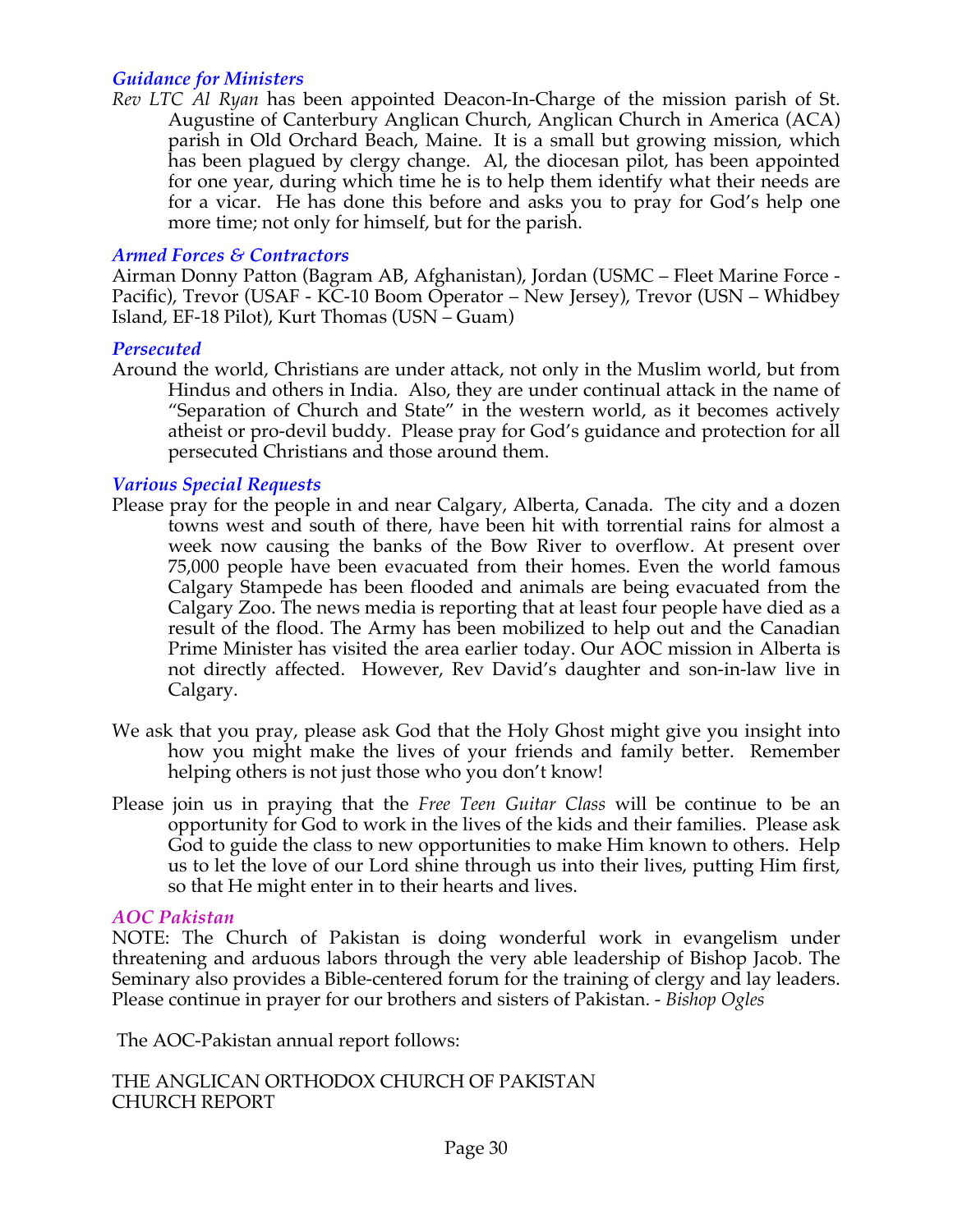# **Sunday school Silver Jubilee:**

On 8th December 2012, the Silver Jubilee of the Sunday school was celebrated in Peshawar. Bishop Ernest Jacob was the chief guest on this occasion. The Silver Jubilee program was conducted by Miss. Saba Shaukat a senior Sunday school teacher.

Special awards and certificates were given to all teachers who worked in past twenty five years in A.O.C church Sunday school ministry. About two hundred Sunday school children attended this program and special gifts were given to them by Bishop Ernest Jacob.

In the end Bishop Ernest Jacob shared a message with the audience. He praised the Sunday school teachers and children. Thanks to God that our Sunday schools are growing under the able leadership of Bishop Ernest Jacob.

## **Bishop Ernest Jacob's illness:**

On 10th December 2012 Bishop Ernest Jacob fell ill. His illness was due to a heart problem. On 15th December, he was admitted in the hospital, where doctors did Angioplasty and inserted one stent to open one of his artery which was 80% blocked. Now Bishop is feeling much better. After taking 15 days rest he started working once again.

#### **Christmas Service 2012:**

On 25th December Christmas services were held in all centers of Anglican Orthodox Church of Pakistan. In Peshawar Bishop Ernest Jacob led the Christmas service in United Church and celebrated Holy Communion.

#### **Confirmation Service in Peshawar A.O.C:**

On 25th January confirmation service for A.O.C churches in district Peshawar was held. 40 young boys and girls were confirmed and received Holy Communion for the first time.

## **Lecture on human rights by Bishop Ernest Jacob:**

On 19th February 2013, Bishop Ernest Jacob was invited to Peshawar police club by an N.G.O to deliver a lecture to police officers. The topic of the lecture was "Human Rights'' in view of Christianity. After the lecture Bishop Ernest answered various questions asked by police officers regarding Christianity. Thanks to God who provided this opportunity to give knowledge about Christianity and the Bible to non-Christian police officers.

#### **Lecture on Christianity to Islamic Students:**

On 15th February 2013, the Department of Islamic Studies of University of Peshawar held a seminar on Christianity. On the invitation of director of the department Dr. Daust Mohammad, Bishop Ernest Jacob gave very profound lecture on "Christianity" to the M.Phil. students of the Islamic Studies. Bishop Ernest Jacob's lecture consisted of:

- The Bible, unchanged word of God.
- The Holy Trinity, understood by Christians.
- Jesus Christ, the Son of God.

It was another great opportunity given by God to evangelize Christianity among non-Christians. In the end , Bishop answered various questions asked by students and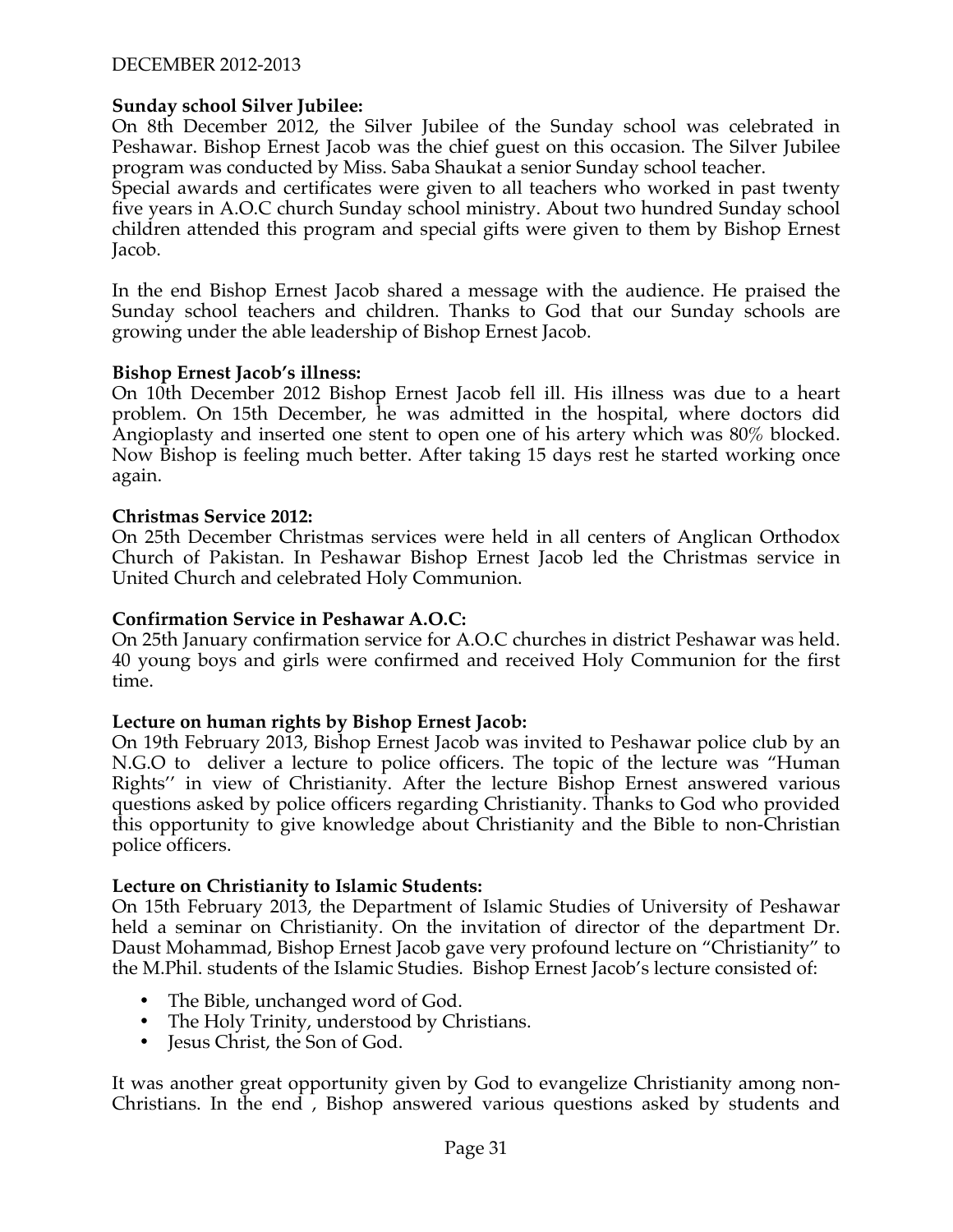faculty.

# **F.T.S Graduation Ceremony:**

On 15th March graduation for the class of 2013 was held in Gujranwala at Seminary campus. Bishop Ernest Jacob the Principal of Faith Theological Seminary presided over the graduation ceremony and gave the message. The ceremony was attended by students and their parents and other guests invited by F.T.S. staff. Bishop Sharoon, the chairman of the board of directors conducted the ceremony. The chief guest Dr.Ajmal gave away the degrees and diplomas to the graduates. The ceremony ended with prayer and benediction by Bishop Ernest Jacob.

# **Annual meeting of A.O.C in Pakistan:**

On 23rd March the annual meeting of the Anglican Orthodox Church of Pakistan was held in Peshawar. Bishop Jacob presided over the meeting. All the priests and executive members attended the meeting. The priests submitted their annual reports to the Bishop. During the meeting Bishop and all the participants praised and thanked Bishop Jerry Ogles for his moral and financial support to A.O.C ministry in Pakistan.

# **Lent and Easter Celebrated:**

This year once again Lent season and Easter was celebrated with religious fervor throughout Pakistan. Special services to celebrate Easter 2013 were held in all centers of the A.O.C in Pakistan. Bishop Ernest Jacob conducted a worship service on Easter Day in United church in Peshawar. Holy Communion was also conducted on this occasion.

# **Bishop's Annual Visit to Rawalpindi:**

On 21st April 2013 Bishop went to Rawalpindi on his annual visit to new a congregation headed by Rev. Sarwar Masih our parish priest at Iqbal town A.O.C church. Bishop Jacob led the service. 30 people got confirmed. Bishop gave the sermon and Holy Communion.

Rev. Mushtaq Jamal, Rev. Razzaq Khokhar, Rev. Saddique Masih helped Bishop in the service.

# **Bishop's Annual Visit to Islamabad:**

On 1st May 2013, Bishop Ernest Jacob visited Islamabad A.O.C congregation. A very nice service was held at St. James Church. Rev. Mushtaq Jamal is the priest-in-charge of St. James Church. During the service 30 people were confirmed. Bishop Jacob also conducted the Holy Communion service.

Rev Mushtaq, Rev Sarwar, Rev Shahzad, Rev Saddique, Rev Jawed Jamal were on the altar to help in the service. Bishop gave a wonderful message and with his prayer, the service ended and after lunch Bishop Jacob came back to Peshawar.

# **Prayer Request:**

Please pray for our seminary student who has completed his first year with honour. Pray that two years will be more fruitful for him, as he continues his studies in the seminary.

Please pray for Bishop Ernest Jacob who travels frequently to visit A.O.C. congregation across the country. Pray for his good health.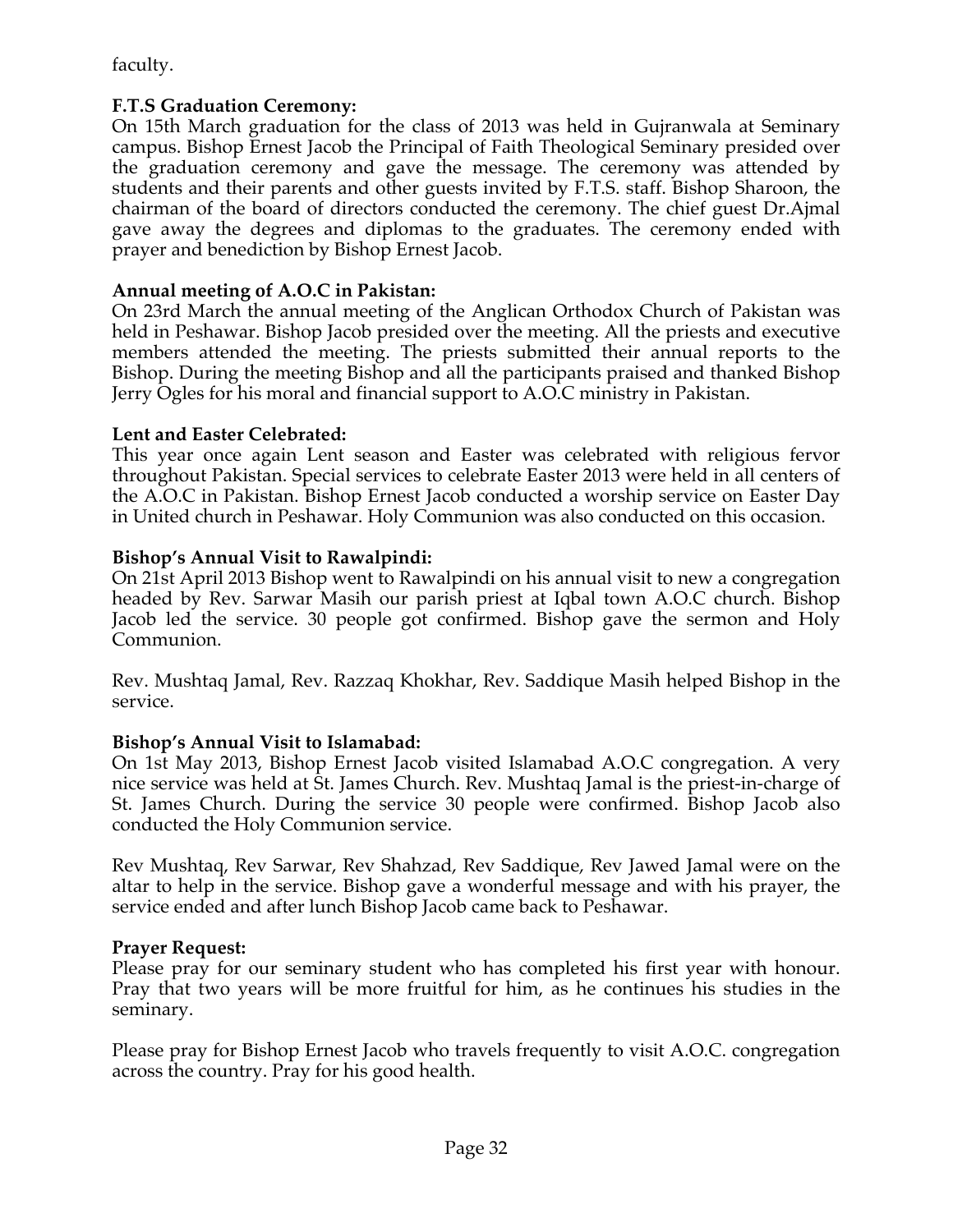Please pray for our oldest church building and parish house (80 years old) almost damaged with heavy rains. Three rooms are already without roofs. Also pray for our local congregation at Narrowal who wants to rebuild the house. Pray that God will provide enough money to reconstruct the house and partially the church building.

Please pray for all our congregation and clergy who work so hard for the betterment of their congregation.

Pray for two new families who left Roman Catholic Church and now have joined A.O.C. Peshawar.

*Bishop Ernest Jacob*

# *Question that only you can ask*

What would you like to know about our history, what we believe, what we do or how we operate? Hap is looking for material for the continuing education class and *Thought for the Day* material. Help us help you. Please send your question to Hap so we all can get an answer. Just because you don't know the answer to your question doesn't mean you are the only one who doesn't know. But, if you don't ask, no one will know.

# *I'd like to get a different point across or announce something*

If you have a different point of view, I would be happy to give you room to get your point across. While this publication is my perspective on events, I recognize not everyone may agree and that some people would like to express their own opinion. If you want to write something, please forward your item to Hap (with a note as to whether or not you would like editing help) to: hap@faithfulcenturion.org.

# *Epistleers*

We post the list of Epistle Readers in the Sunday Report each week so you can either plan your attendance or your pre-reading as the spirit so moves you.

## **Date Reader**

| 30 June 2012   | Dru Arnold - Fifth Sunday after Trinity      |
|----------------|----------------------------------------------|
| 7 July 2012    | Dru Arnold - Sixth Sunday after Trinity      |
| 14 July 2012   | Dru Arnold – Seventh Sunday after Trinity    |
| 21 July 2012   | Dru Arnold – Eighth Sunday after Trinity     |
| 28 July 2012   | Dru Arnold – Ninth Sunday after Trinity      |
| 4 August 2012  | Dru Arnold – Tenth Sunday after Trinity      |
| 14 August 2012 | Dru Arnold – Eleventh Sunday after Trinity   |
| 18 August 2012 | Dru Arnold - Twelfth Sunday after Trinity    |
| 25 August 2012 | Dru Arnold – Thirteenth Sunday after Trinity |
|                |                                              |

## *The near future, as well as Next Sunday*

30 June 2013 – Fifth Sunday after Trinity– Morning Prayer - Service start time 1000 (10:00 am); welcome or gathering songs before the service at 0945 (9:45 am); **Time 1000 (10:00 am); Location – 10603 Burrell Way, Descanso, CA**

4 July 2013 – Independence Day– Morning Prayer - Service start time 1000 (10:00 am); welcome or gathering songs before the service at 0945 (9:45 am); **Time 1000 (10:00 am); Location – 10603 Burrell Way, Descanso, CA**